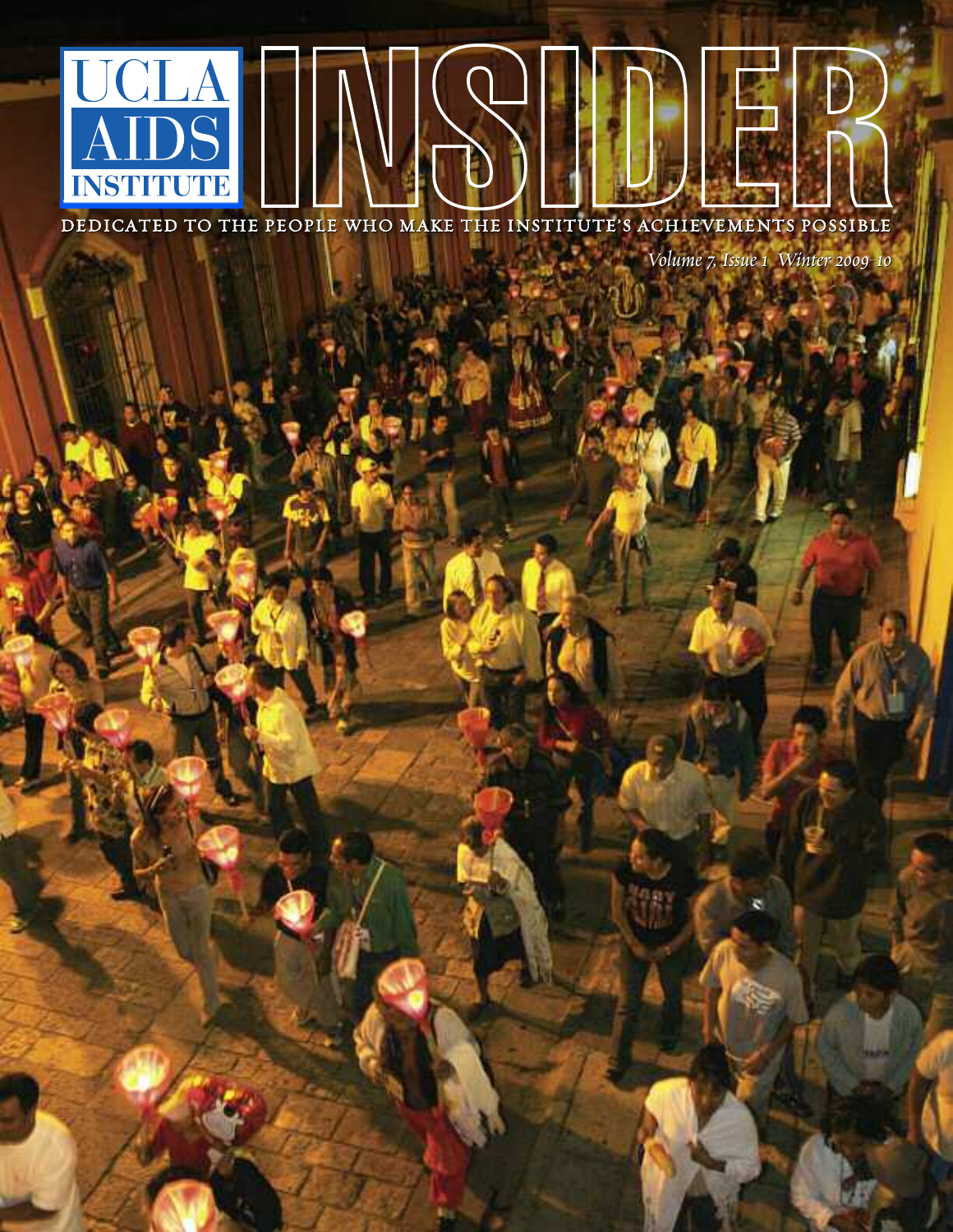#### **Letter from the Director**

#### Programs to Contain the Epidemic, Progress in Vaccine Research

*Interventions along our border with Mexico, and novel approaches to preventing new infections from occurring*



"Hands Across the Border" demonstrates the Institute's capacity to mobilize, on short notice, the considerable resources of the institution to address a specific problem in this case the near-absence, in the mid-1990s, of a comprehensive, Spanish-language prevention, diagnosis, and treatment program in Mexico. Under the inspired leadership of Dr. Octavio Vallejo, UCLA created, in less than a month, a teaching module that has, over the last decade, been successfully delivered to doctors, nurses, and clinical technicians in more than 20 of Mexico's 32 states. "It was a real scramble," Dr. Vallejo reports, "but we put together a faculty and fielded a team of bilingual volunteers. We pulled together a four-day training program that covered education, prevention, program development, clinical management, strategies to ensure long-term survival, as well as information about nutritional and psychological support of patients."

In every respect Dr. Vallejo was the ideal person to lead this effort, beginning with the fact that he is a bilingual Latino whose medical specialty is infectious disease. He is also a long-term survivor of HIV disease and an openly gay man. As a result, his very presence at training sessions in Mexico was a source of inspiration to the providers and activists who participated in these intensive sessions. (Octavio Vallejo's personal story was the subject of a photoessay and article in the February 2004 issue of*Insider*; his work with HIV-infected members of the Latino community was covered, in both English and Spanish, in the January 2006 issue. Both are available online at www.uclaaidsinstitute.org under the heading publications.)



The second article, "The Great Dismal Swamp" (pages 16–19), examines the mire of AIDS vaccine research, explains why every vaccine trial has ended in disappointment, and describes the novel approaches that Institute researchers are taking to resolve a conundrum almost as old as the AIDS epidemic itself: How do you develop a vaccine that will prevent HIV infection, when the human body cannot prevent such infection? All vaccines, after all, replicate the mechanism by which the body thwarts disease, and in the case of HIV there is no obvious protective mechanism to mimic.

As most AIDS researchers now realize, there is little likelihood that any traditionally formulated vaccine will be effective against HIV, thanks in large measure to the sheer mutability of the virus—which changes its generic makeup far faster than vaccines can be developed to squelch it. We have therefore asked ourselves, If standard approaches to fostering immunity to HIV infection do not work, what will? One approach is to stop thinking in terms of sterilizing vaccines—given in advance of exposure to a virus, and 100% effective in preventing infection—and start thinking in terms of therapeutic vaccines—given to those already infected, in lieu of toxic drug regimens. A research team at the Institute is exploring this approach.

Another method involves harnessing the very latest technological breakthrough in gene therapy to engineer a new and novel method of vaccination. This approach uses a discovery, made only last year, that mature, well differentiated cells—in this case skin cells—can be induced to un-learn the genetic instructions that have turned them in skin cells and revert back to stem cells. The great challenge before us—and the principal work of the UCLA AIDS Institute in the years to come—is to use the same technological breakthrough to reprogram human T cells, with the objective of creating lines of CD8 cells that, far from being uniquely vulnerable to HIV, kill the virus whenever they encounter it. **AIDS** 

**Irvin S.Y. Chen**

Director, UCLA AIDS Institute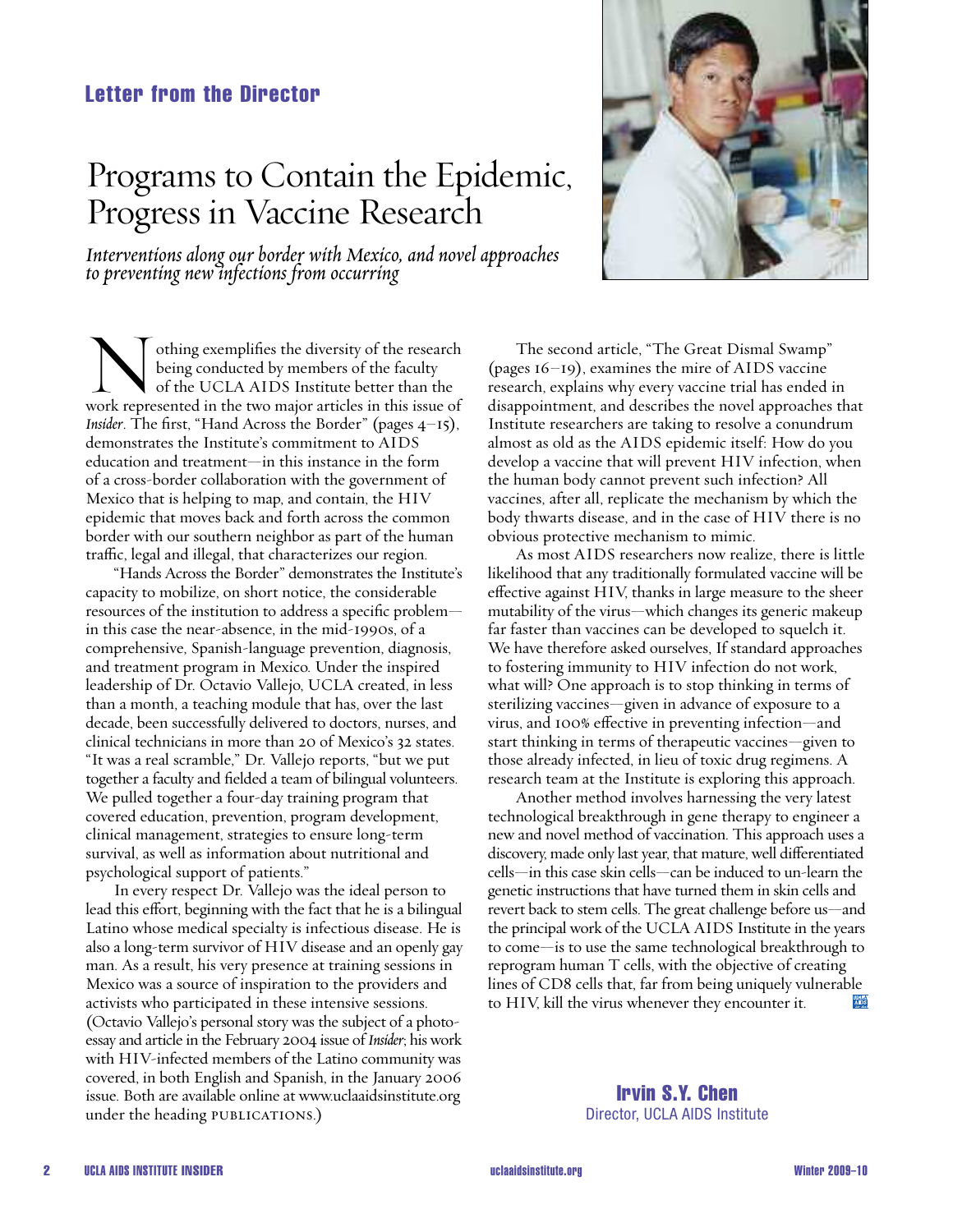## *Contents*

## **INSIDER**

VOLUME 4, NUMBER 1

A PUBLICATION OF UCLA AIDS INSTITUTE

**STAFF** 

Edwin Bayrd Executive Editor

Rathna Natarajan Deputy Director

Michael Logan Art Director

Boza Ivanovic Staff Photographer

Jina Lee Office Manager

#### **Letter from the Director**

Programs to Contain the Epidemic, Progress in Vaccine Research *Interventions along our border with Mexico, and novel approaches to preventing new infections from occurring*

#### **Cover Story**

 $\Omega$ 

4

16

20

24

#### Hands Across the Border

*UCLA spearheads a crossborder program to equip Mexican healthcare providers with the training and tools they need to cope with their AIDS epidemic*

#### **Spotlight On:**

#### The Great Dismal Swamp

*UCLA AIDS Institute researchers hope to end the protracted, thus-far futile search for a safe, successful HIV vaccine*

#### **Profile**

#### White Knight, Dark Horse

*The rise, fall, and rise of Dan Pallotta, fundraiser extraordinaire*

#### **Excerpt**

#### Uncharitable

*How Restraintson Nonprofits Undermine Their Potential*

© 2009 Regents of the University of California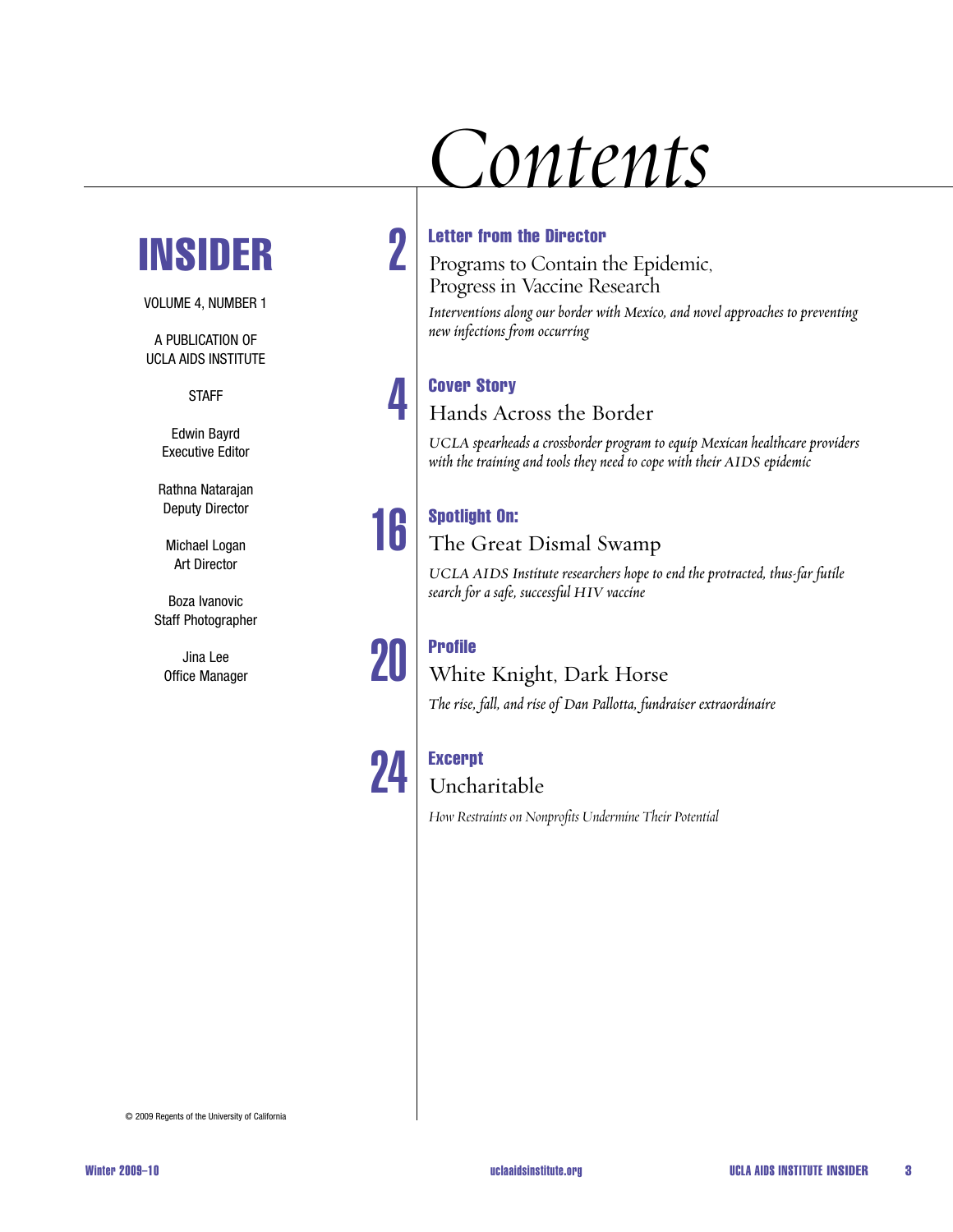## Hands Across

UCLA *spearheads a crossborder program to equip Mexican healthcareproviders with the trainingand tools they needtocope with their AIDS epidemic*

**Politicians and self-styled patriots are going**<br>to extraordinary efforts to prevent Mexica<br>migrants from reaching the United States. to extraordinary efforts to prevent Mexican to extraordinary efforts to prevent Mexican<br>migrants from reaching the United States. The former want to see a multibillion-dollar fence constructed along our common border with our southern neighbor; the latter have formed vigilante groups to patrol the trackless expanses of sage and seguaro that make up much of that border. Meanwhile, another migrant moves regularly across the border, unseen and largely unchecked. That stealthy traveler is HIV, which occasionally comes north in the bloodsteam of an infected migrant worker… and much more regularly heads home with a worker who has spent the harvest season picking crops in California's Central Valley and is bound for his native village with as much hard-earned cash as he has been able to save.

One of the enduring myths of the immigration conundrum—which boils down to "Don't want to let 'em in, but can't run the state's vast agribusiness without 'em"—is that migrant workers want to settle permanently in the United States. The truth is that the vast majority spend their time in el Norte dreaming of home, and think of their time here as a kind of indentured servitude, lucrative but lonely. To ease that ache, some pay for sex; others, both male and female, take money in exchange for sex. All too often these transactions involve more than the exchange of cash. No one knows how many migrant workers are infected with HIV while they are in the States, because only the most desperately ill risk deportation by seeking medical help, but the results of this cross-border trafficking in sex has resulted in a rash of infections in young Mexican women who were virgins when they married and have been entirely faithful to their husbands during the long months those men are north of the border, seeking better-paying work… and seeking solace in the arms of strangers.

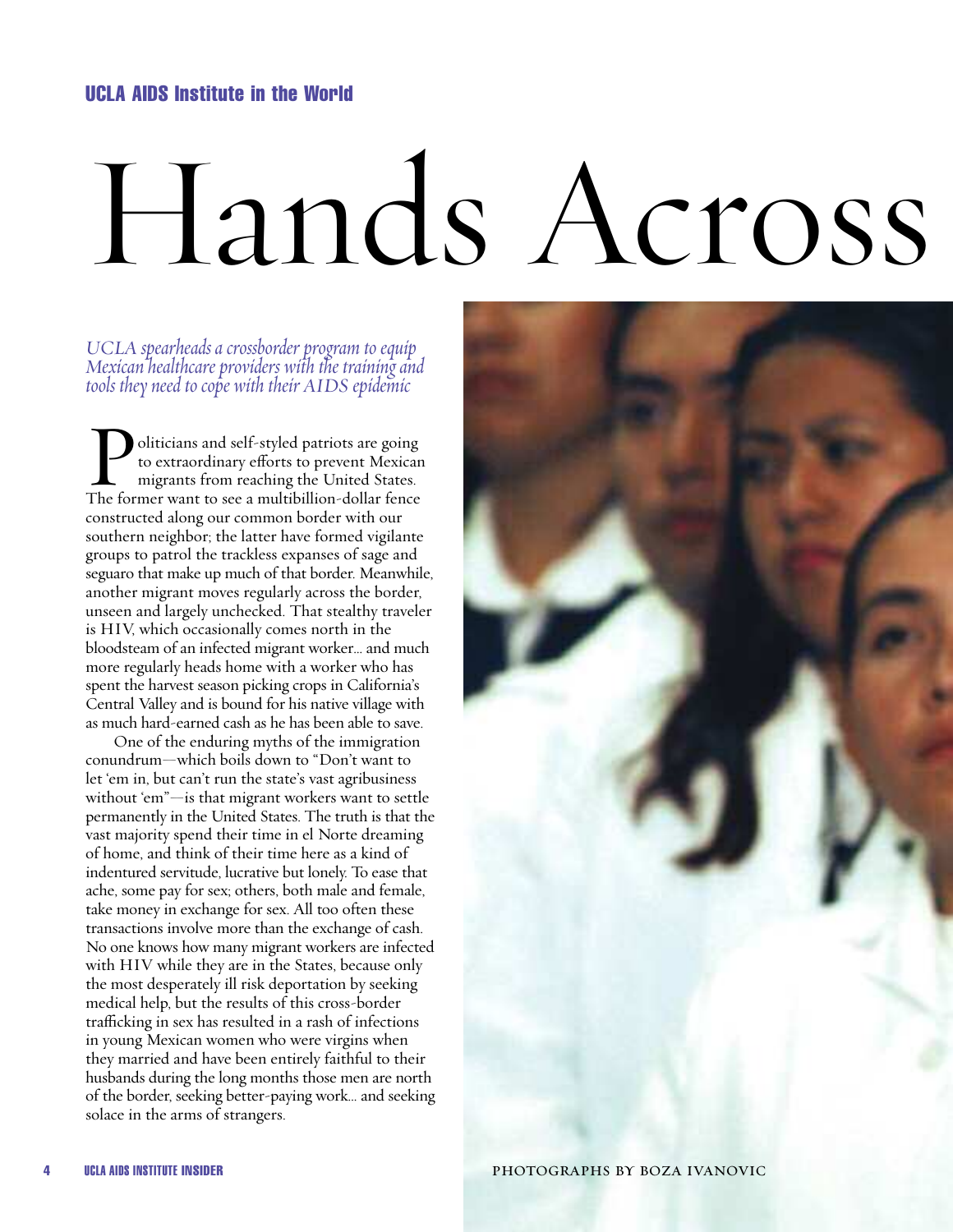# the Border

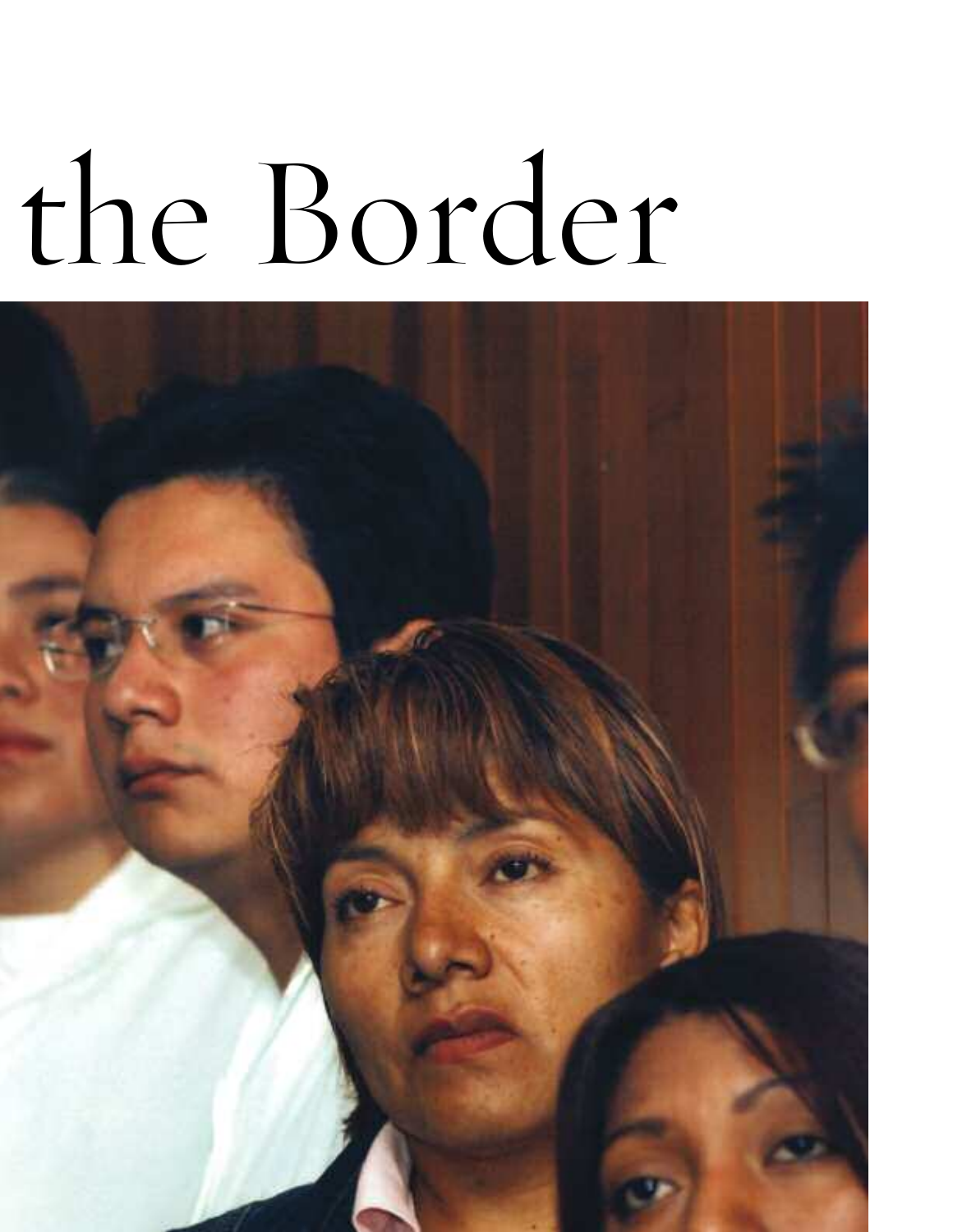Billions for a fence to keep migrant workers from coming north... and practically nothing to keep them from taking HIV home with them. Like every other country in this hemisphere. Mexico was slow to recognize the extent of its epidemic, and there, as  $e$ lsewhere, the shaming, silencing stigma associated with HIV infection, coupled with frank discrimination directed against early victims of the epidemic.

contributed to the government's tardy response.<br>
CLA's involvement in efforts to teach<br>
Mexican doctors, nurses, and other h<br>
providers how to diagnose and treat l CLA's involvement in efforts to teach Mexican doctors, nurses, and other healthcare providers how to diagnose and treat HIV infection began in 1995, when Dr. Octavio Vallejo, a fellow of the Fogarty International Training Program at the UCLA Center for Health Promotion and Disease Prevention, got a call from a group of researchers who had received a grant from the United States Agency for International Development to provide training in HIV/AIDS care to Mexican medical personnel.

The first of these trainings had already occurred in the United States, and the group was desperately trying to organize a more intense follow-up training in Mexico. Could Dr. Vallejo put together a training program for 25 physicians, nurses, psychologists and social workers who would be meeting in Hidalgo. Mexico. in less than a month? He could. and did. "It was a real scramble. but with my connections in Mexico—and with the support of Dr. Charles Lewis at UCLA and Dr. Richard Beach. who then had one of the largest  $\rm{HIV}$  practices in Miami—we put together a faculty and fielded a team of bilingual volunteer trainers from UCLA and AIDS Project Los Angeles. We pulled together a four-day  $\frac{1}{2}$  training program—entirely in Spanish. of course—that covered education, prevention, program development, clinical management, strategies to ensure long-term survival. as well as information about nutritional and psychological support of patients."

In every respect Dr. Vallejo was the ideal person to  $l$ ead this effort. <code>beginning</code> with the fact that he is a bilingual Latino whose medical specialty is infectious disease. He is also a long-term survivor of HIV disease and an openly gay man. As a result, his very presence at training sessions in Mexico was a source of inspiration to the providers and activists who participated in these intensive sessions. (Octavio Valleio's personal story was the subject of a photoessay in the February 2004 issue of *Insider*: his work with HIV-infected members of the Latino community in Los Angeles was covered, in both English and Spanish, in the January 2006 issue, Both are available online at www.uclaaidsinstitute.org under the heading PUBLICATIONS.)

Despite a lack of formal funding-and any guarantees that future training sessions would be tunded—this first cross-border forav was a resounding

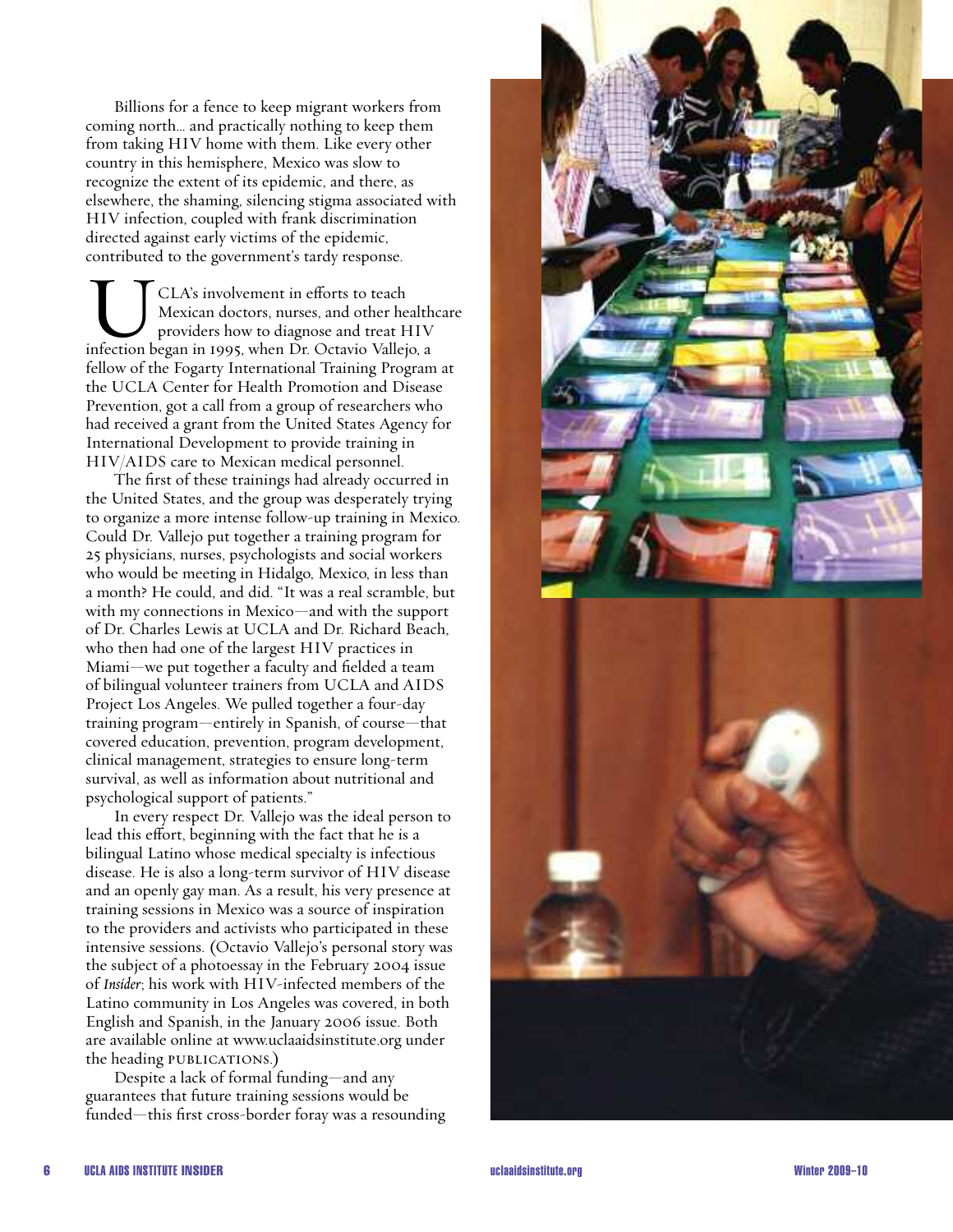**Dr. Octavio Vallejo put together UCLA's first training session for Mexican healthcare providers in less than a month's time. To help UCLA sustain and broaden this educational effort, Vallejo's Mexican colleagues donated rooms and meals to members of the faculty, and provided the high-quality printed materials that were handed out at the meetings.**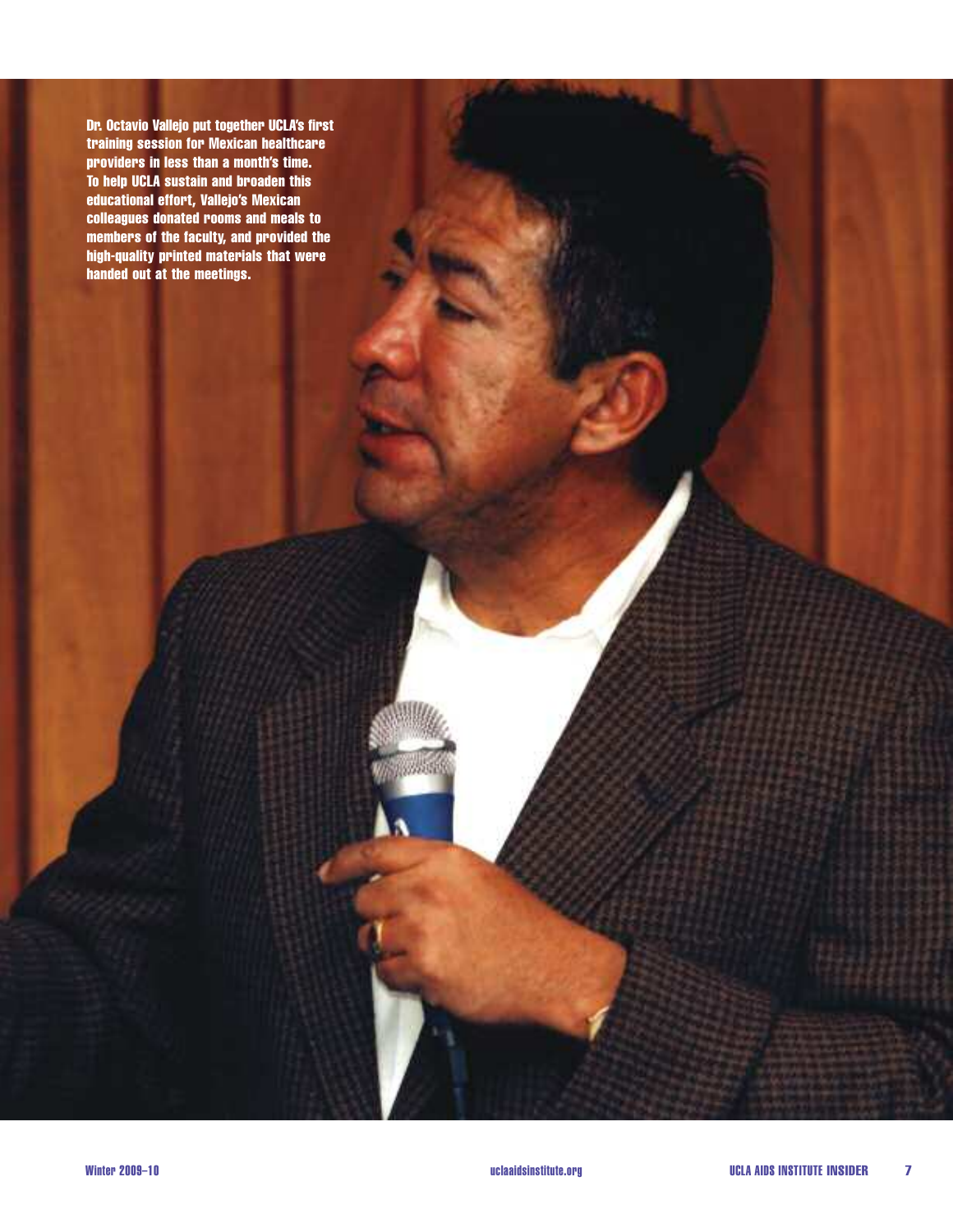**Competition for Yanqui dollars takes many forms south of Mexico's common border with the United States. Panhandling, both active and passive (lower right), is commonplace. Musicians, like the one at upper right,** and street buskers hope to convert a moment or two of diversion into a modest gratuity. Come nightfall, **these supplicants are replaced by commercial sex workers, like the leggy transsexual below, whose age-old profession has become a conduit for HIV transmission on both sides of the border.**

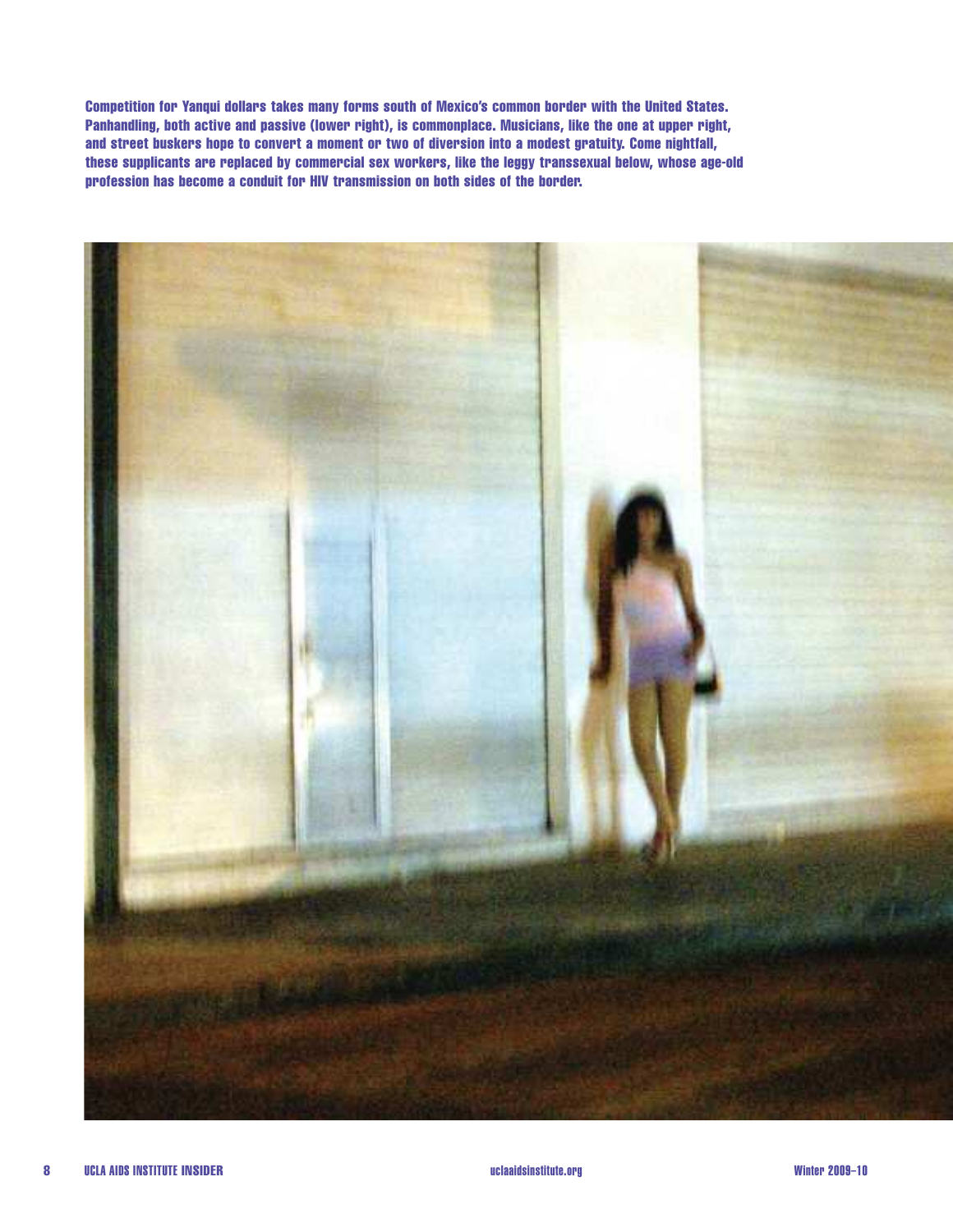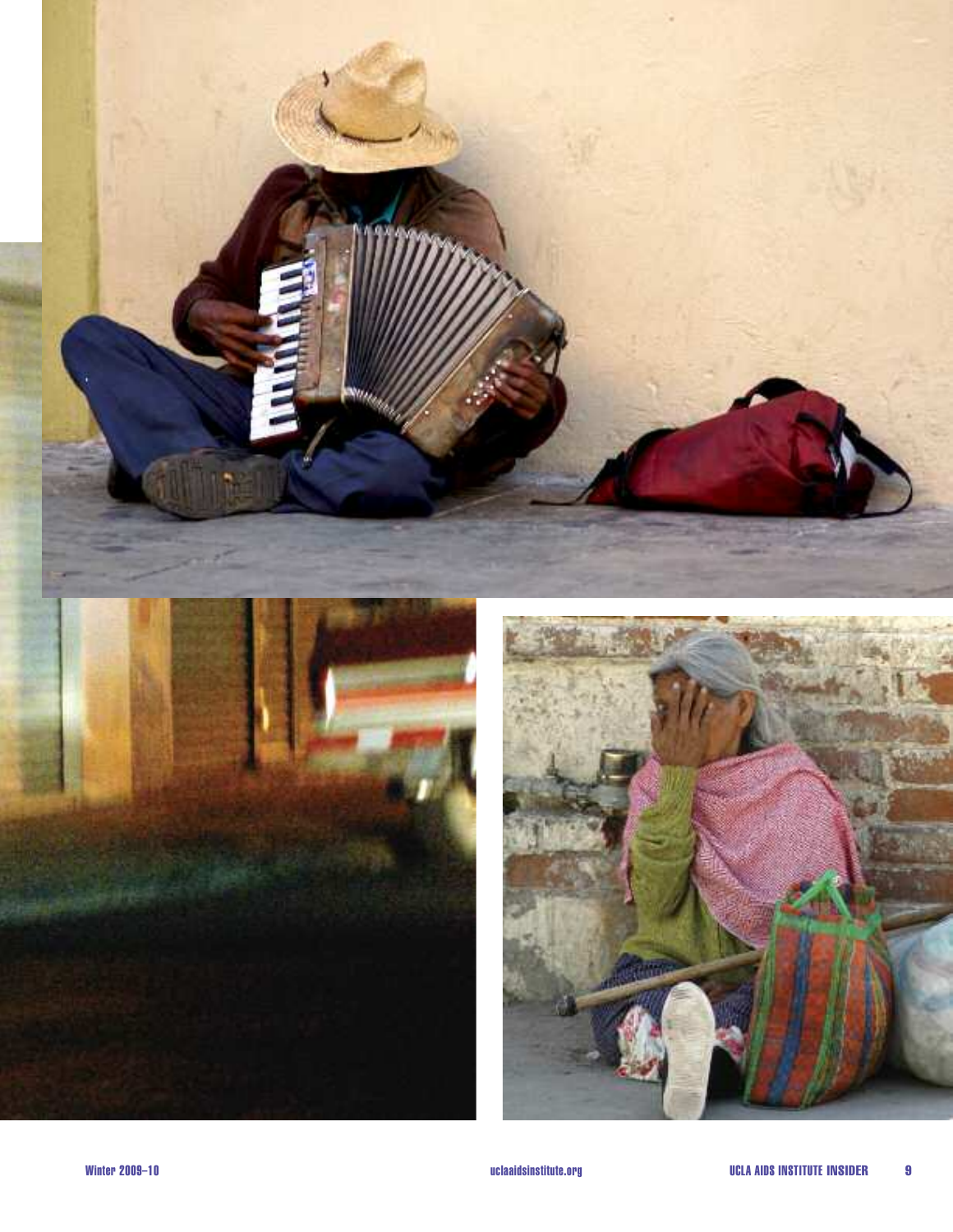success. By the end of the four days the team had invitations to repeat and expand the training in several of the participants' home states, and later that vear a second four-day training took place, this one in Guerrero with support from local university and business leaders. More than 300 healthcare providers and people living with  $\triangle\text{IDS}$  participated in the event in Guerrero, at which some of the first support groups for people living with  ${\rm HIV}$  were established in Mexico. The team then traveled to San Luis Potosí and conducted a training session for some 250 doctors. nurses, and lab workers. "By going to two cities in one trip we were able to maximize the impact of the donated airfares and utilize much of the same curriculum. Local organizers and attendees alike were so grateful and enthusiastic about our programs that they often donated rooms, meals, television and radio time, and significant quantities of high-quality printed materials to our program." says Dr. Vallejo.

It was at San Luis Potosí that the UCLA representatives got a sense of the enormity of their task and the necessity for continuing to conduct such trainings—when they heard a local doctor, one who held a high position in the city's public health department. encourage attendees to "burn the sheets and blankets of AIDS patients after they die." In the absence of hard clinical facts, such ignorance flourishes, and part of what the UCLA team has sought to do in Mexico is supplant such misinformation without offending local organizers. while demonstrating that physical contact with infected individuals is not only safe but is an essential element of the comprehensive care of AIDS patients. As Vallejo and his colleagues came to realize, their mission in Mexico involved equal parts diplomacy and scientific instruction.

B v 1996, the UCLA team had more requests for  $\overline{\phantom{a}}$  trainings than it could fill. This was a time when the world was first hearing about the possibility of eradicating" HIV in infected individuals through the use of multi-drug combinations that included a potent new class of antiretrovirals, the protease inhibitors. In the United States this euphoria would fade within 18 months, as patients put on these two- and three-drug combinations began to .<br>develop drug-resistant strains of HIV but in the interim UCLA was flooded with requests from Mexican healthcare providers desperate to get these new medications, not vet available south of the border, for their patients.

Although all of the UCLA-sponsored training sessions included local experts, a five-dav training session held in Michoacan towards the end of 1996 was the first such session to feature more local speakers than Norteamericanos, and it was the first to secure financial support from both sides of the border—from the Elton John AIDS Foundation and the University of California

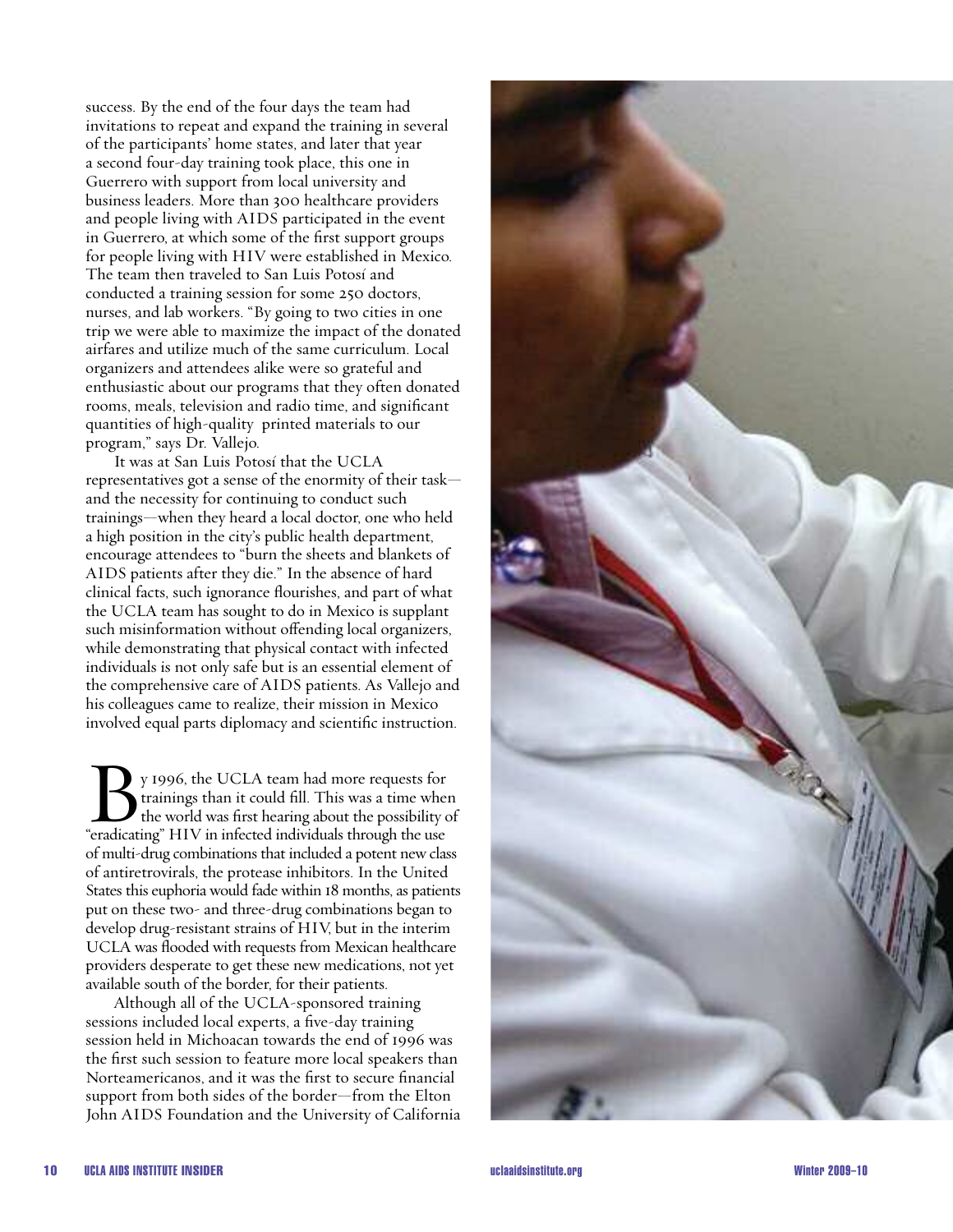**In the absence of an effective vaccine against HIV infection, the only way the AIDS epidemic can be contained is through a simple and highly accurate blood test (above) and candid, confidential post-test counseling (top)—to reduce the likelihood that people living with HIV will transmit the virus to their sexual partners.**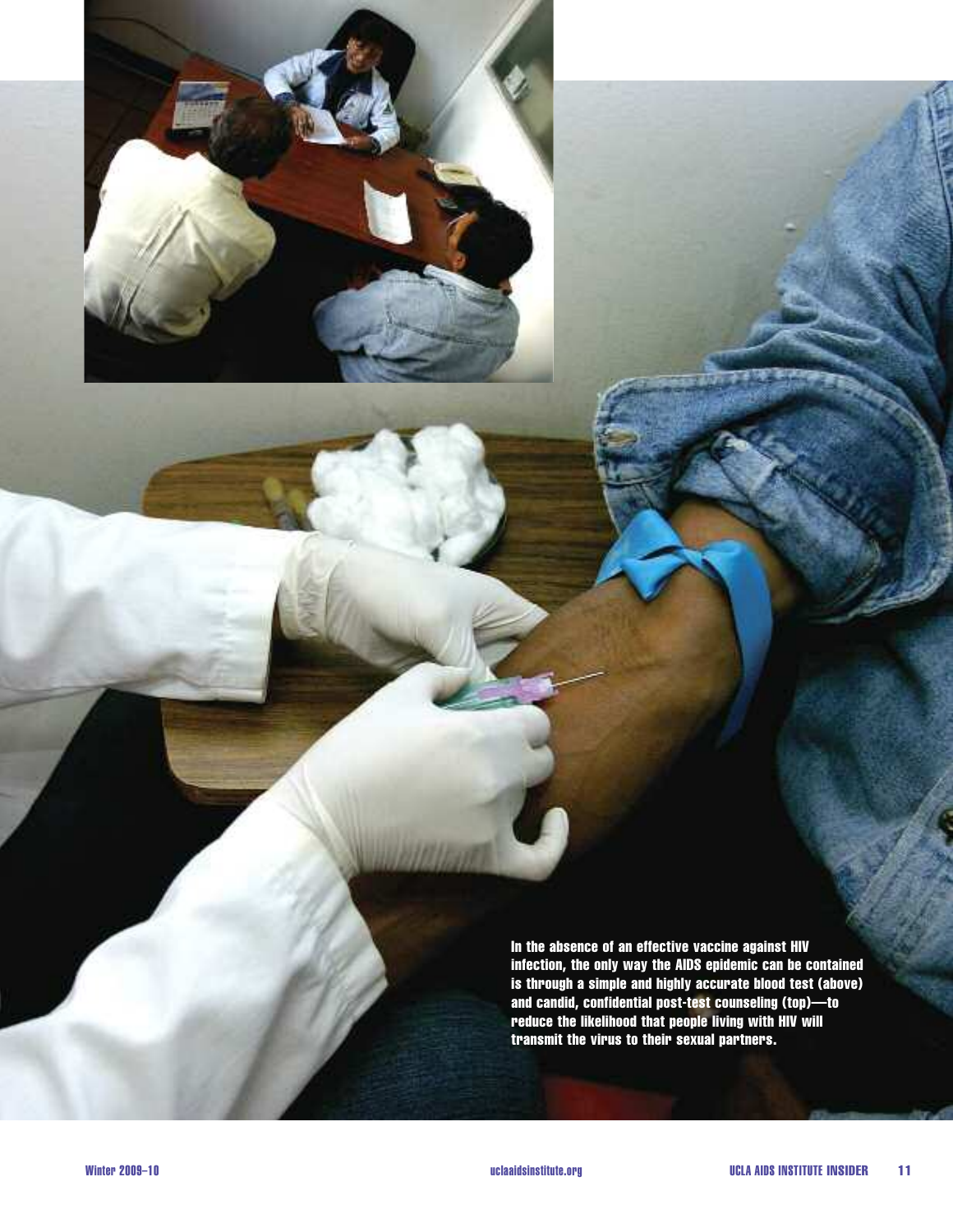



Institute on Mexico as well as from the University of Michoacan and CONASIDA. Mexico's National AIDS Program. More than 150 healthcare providers participated directly in the training, and hundreds nore participated through special call-in television and radio shows or through satellite events held at local schools of medicine. nursing and law. Over the next decade similar training programs were held in Jalisco, Chihuahua, Mexico City, Oaxaca, Puebla, .<br>Yucatan, Sonora, Ouintana Roo, and Baia California.

In all, more than 20 of Mexico's 32 states have been reached through these programs, and thousands of healthcare providers across Mexico have been trained to provide state-of-the-art care for people living with  ${\rm HIV}$  infection, thanks to an army of volunteers, who collectively donated thousands of hours to this educational effort. "We were able to utilize much of the bilingual curriculum that we developed here at UCLA." Dr. Valleio notes. " and although we never received a grant for more than \$5,000, that shortfall was compensated for by the willingness of people to donate their time and skills to the project, and by the significant support we received from our colleagues at Mexican universities. government health agencies. and nongovernmental organizations. It was a true example of binational cooperation at its verv best."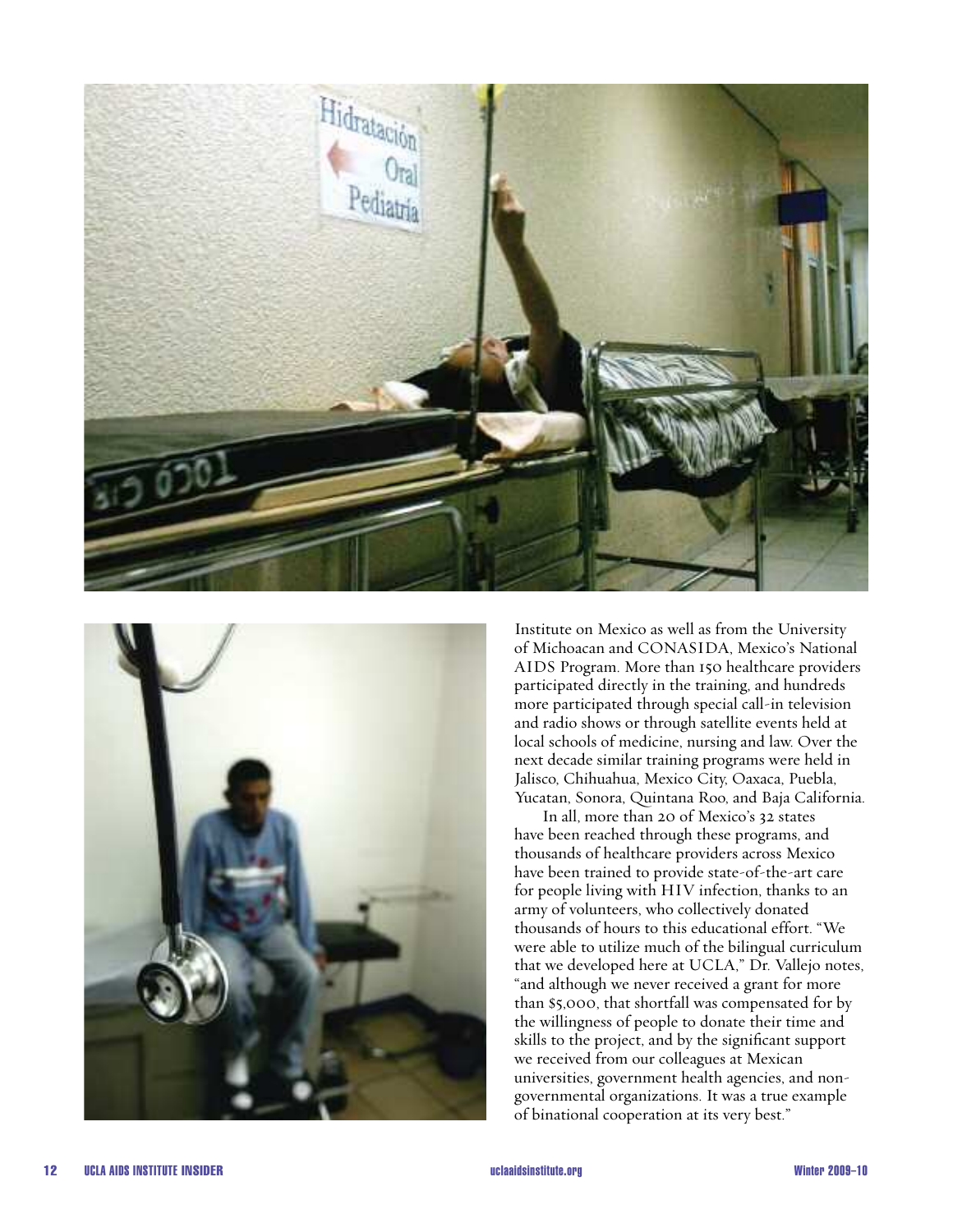

**In countries that do not provide free, anonymous, routine HIV testing, infected individuals are often unaware that they harbor the virus until they develop one or more of the serious infections that are associated with the final stage of HIV disease. The patient shown opposite, a Mexican migrant worker in his mid-thirties, came to the hospital with shortness of breath, developed full-blown AIDS-related pneumonia within 48 hours (above), died three days later, and was buried alongside other victims of the epidemic (left).**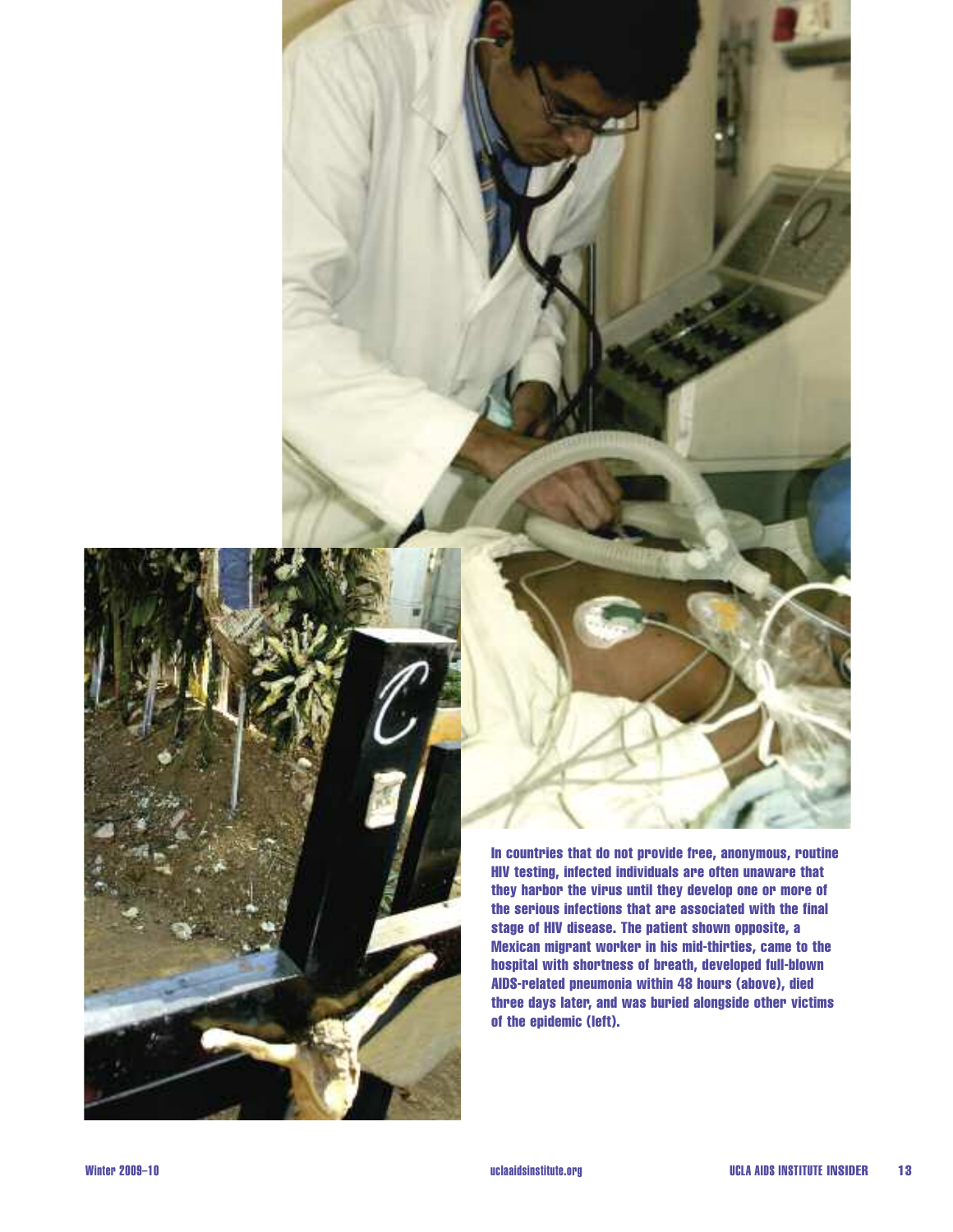#### *The collaboration continues*

n November and December of 2005 the North American Treatment Advocates Forum conference was held in Oaxaca, Mexico—the first time this meeting had ever been held south of the border. Some 500 participants attended from the U.S., Canada, and Mexico. Dr. Vallejo and members of his staff conducted workshops a wide variety of topics. Each session was team-taught with co-presenters from Mexican AIDS organizations. The conference ended with a massive World AIDS Day celebration in the *zocalo*, or town square, of Oaxaca. Dr. Jorge Saavedra, Director of CENSIDA, the Mexican Secretary of Health, Dr. Julio Frenk, and the city's medical and political leaders all took part in a celebration outside the city's main cathedral, and more than 1,000 of the town's students marched through the streets in support of people living with HIV. Many of Mexico's indigenous populations sent delegates, and the Moche tribe was represented by Amaranta Gomez, a transgendered tribal leader who formally introduced the governor of Oaxaca at the forum.

Dr. Saavedra's relationship with UCLA dates back to 2004, when he was invited to meet with the leadership of all programs that serve the U.S./Mexico border. In February of 2006 he delivered an address at UCLA entitled "Update on HIV in Mexico: Fighting Stigma and Discrimination, Fighting Homophobia." Dr. Saavedra discussed the challenges and successes of his HIV work in Mexico and screened three government-funded public service announcements currently being aired on television

and radio in Mexico. These PSAs primarily address homophobia, which underlies so much of the stigma associated with HIV infection. Each of these announcements ends with the same voice-over: "Homophobia is intolerance of homosexuality. Equality starts when everybody recognizes that everyone has the right to be different. For a tolerant, inclusive and plural Mexico." With Dr. Saavedra's encouragement, these ads are now being aired on Spanish-language TV and radio stations in San Diego and Los Angeles counties at no cost to local AIDS organizations.

There is no doubt that the work done by UCLA was instrumental in changing Mexican healthcare providers' attitudes toward HIV disease and AIDS. The trainings that Octavia Vallejo and his coworkers conducted across Mexico, beginning in the mid-1990s, were not only informational but inspirational—encouraging participants to fight the silence, stigma and fears associated with this disease. With few resources and very limited funding, UCLA's volunteers made a huge impact in the HIV epidemic in Mexico. Because of those programs, Mexico now has healthcare providers advocating for their HIVinfected patients and HIV-infected people advocating for their peers—and California has culturally appropriate Spanish-language materials and messages about HIV and AIDS to distribute to its huge Latino population. The UCLA AIDS Institute hopes that these binational interventions will keep occurring, with the philosophy that guided them from the outset— a passion for teaching, **Light** caring and sharing.

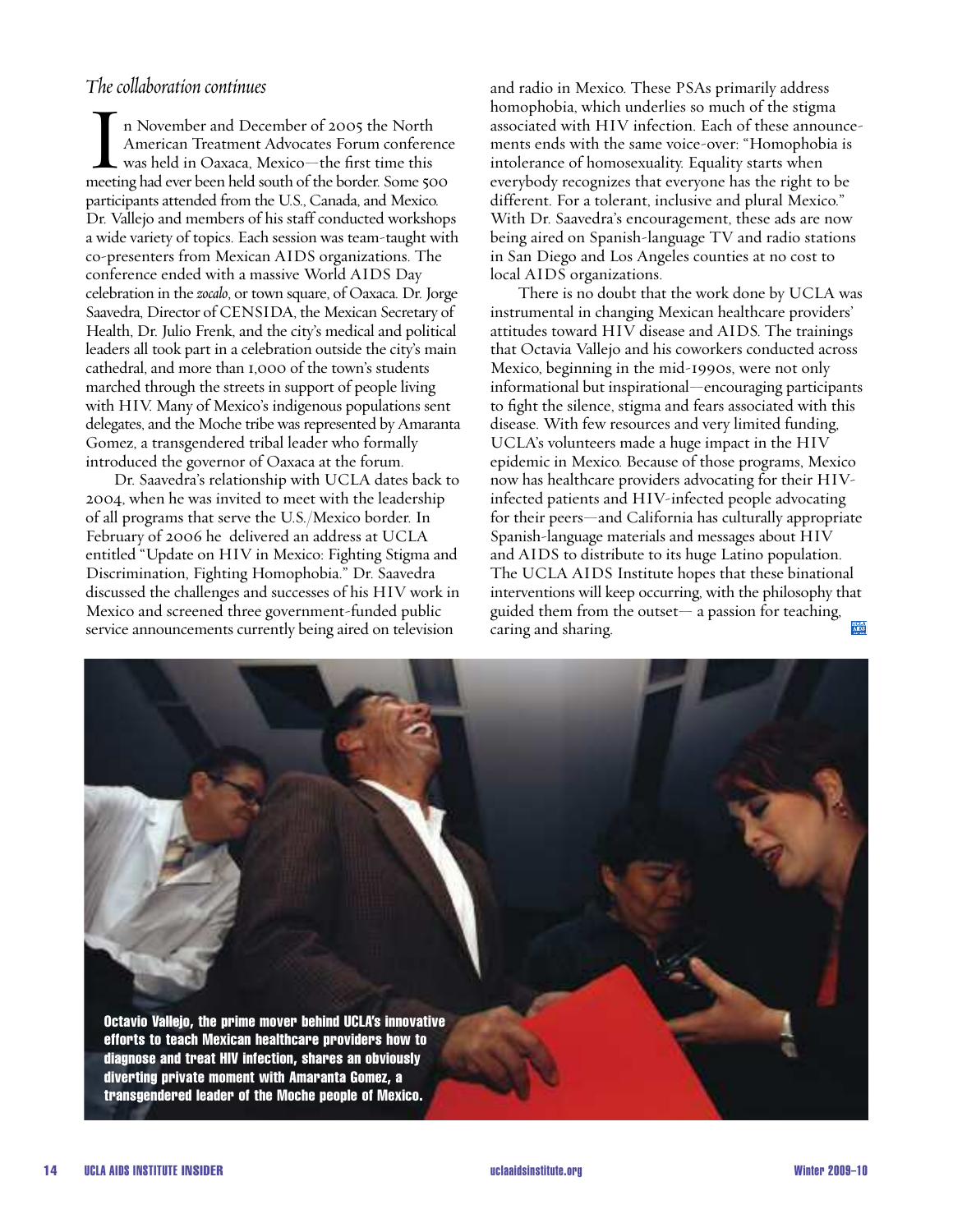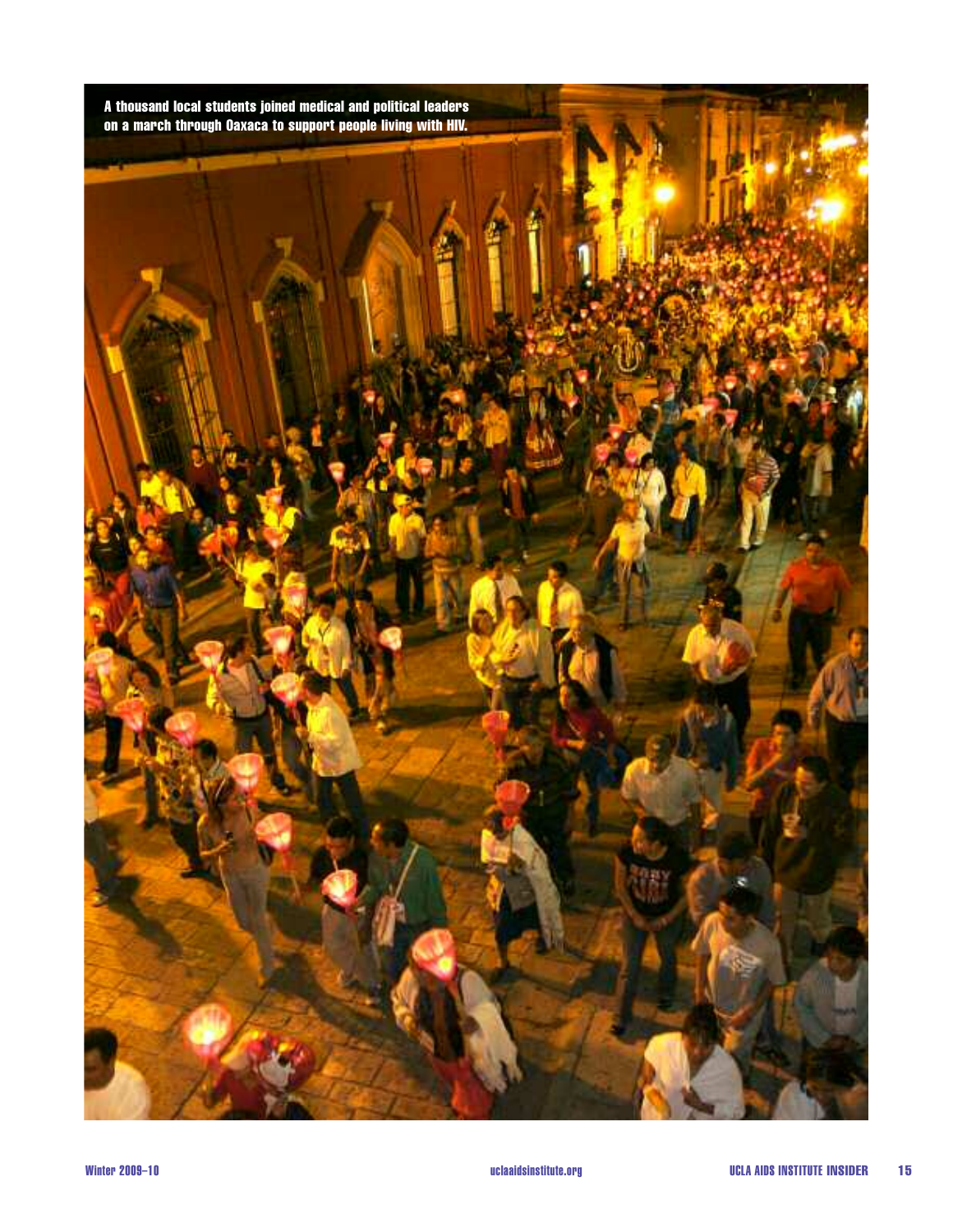### The Great Dismal Swamp *UCLA AIDS Institute researchers hope to endthe protracted, thus-far futile search forasafe, successful HIV vaccine*

The history of HIV vaccine development is <sup>a</sup> two-decade-long tale of frustration, disappointment, and dashed hopes. Time and again candidate vaccines have failed to confer protection on those vaccinated—a dismaying record that culminated, in September of 2007, in the sudden discontinuation of a huge vaccine trial being conducted by Merck and Co. Merck had spent a decade developing its vaccine—which was based on a virus that can cause the common cold, onto which parts of three crucial HIV genes had been spliced. Many thought that the Merck vaccine, because it contained genetic material from the *gag*, *pol*, and *nef* proteins of HIV, would succeed where its predecessors had failed: by teaching the sentinel cells of the immune system to recognize those key components of HIV, Merck's vaccine would equip those cells to identify, isolate, and kill the actual virus, should it invade a vaccinated individual.

Instead, the Merck vaccine proved to be a failure. Not only did this promising candidate fail to protect those who got the active agent in Merck's placebocontrolled trial, the vaccine appears to have made some of those volunteers *more* susceptible to HIV. Whatever the explanation for this disastrous outcome, one thing is now abundantly clear: Traditional approaches to vaccine development are highly unlikely to yield an HIV vaccine that is both safe and broadly effective. Consequently, we need to reconsider what it is that we hoped to achieve through vaccination—and develop altogether new ways of attaining that end. That is precisely what researchers at the UCLA AIDS Institute are doing.

In a sense, the fact that every HIV vaccine trial to date has ended in disappointment should come as no surprise. The function of traditional vaccines—like those that protect us against smallpox, measles, and polio—is to confront the immune system with a facsimile of one of those potentially deadly viruses and induce the system to develop antibodies to that virus… so that if, at some future date, the body's defenses are breached by the actual virus, the immune system already knows how to respond. The problem is that there is very little that is traditional about HIV infection. For one thing, its target is the immune system itself. And although the body does eventually learn to combat HIV infection, by the time it does so the immune system is in tatters, and incapable of mounting an effective counterattack. The result is a desperate war of attrition, and in the absence of life-

prolonging medications, the virus always wins the battle.<br>  $\begin{array}{r}\n\bullet \text{ isotorically, successful vaccines have been derived by developing agents that mimic successful natural responses to infection.}\n\end{array}$ The problem, when dealing with HIV derived by developing agents that mimic successful natural responses to infection. The problem, when dealing with HIV infection, is that the body's natural response is one that fails to contain the virus. As Dr. Otto Yang, an Associate Professor and a member of the Institute's faculty, puts it, "We have never known exactly how vaccines work—and we have never needed to know. It was enough that we were able to induce the immune system to produce protective antibodies to a particular virus." But as Dr. Yang notes, there is no cure for HIV infection, so even if antibodies are produced, the best we can hope for is slower disease progression. The immune system cannot be taught to generate a sufficient number of virus-killing antibodies to extinguish infection when an individual is exposed to HIV, because it has never been able to do that naturally. There is, in short, no effective mechanism for the immune system to mimic.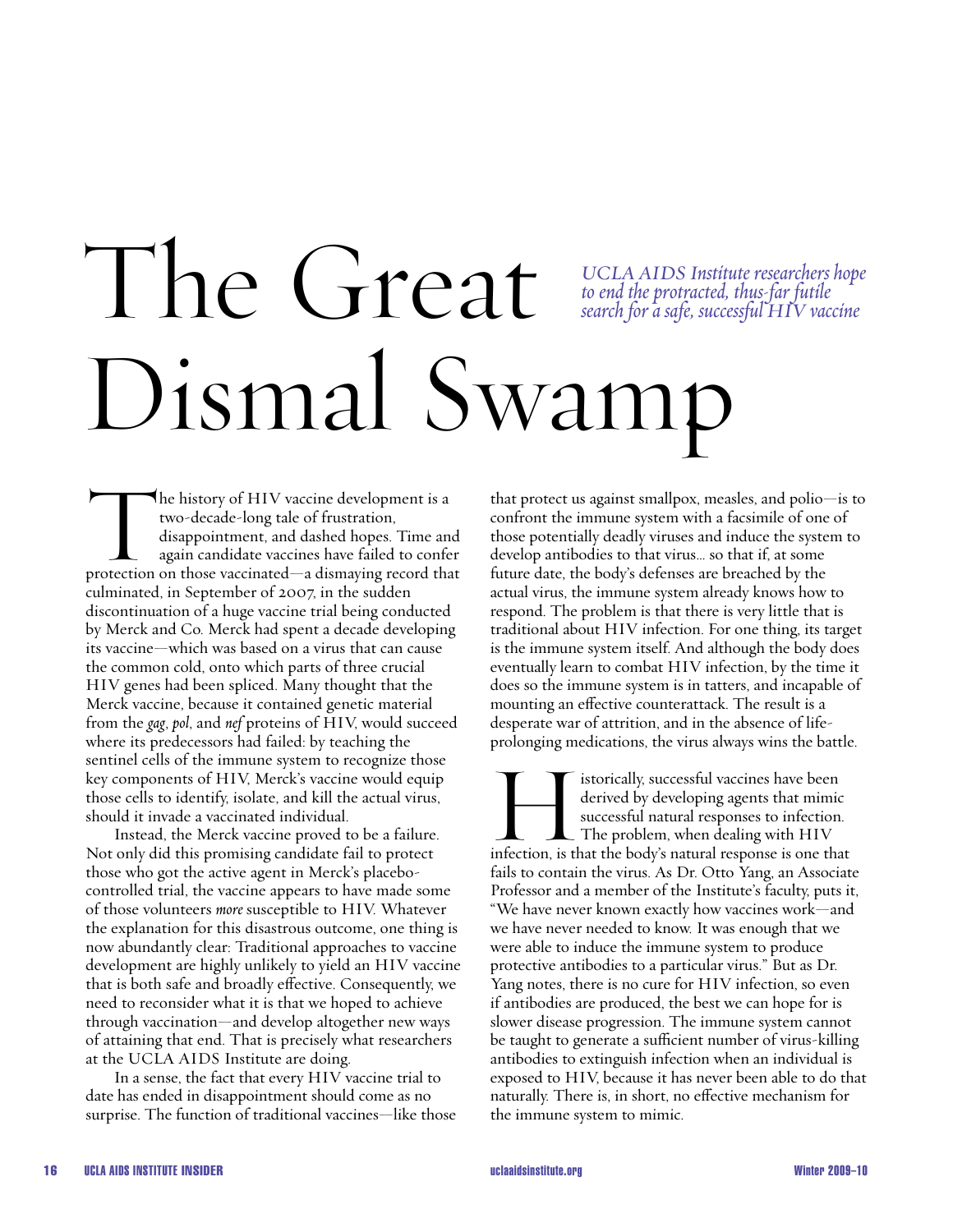

KATRIVA CHEN KATRINA CHEN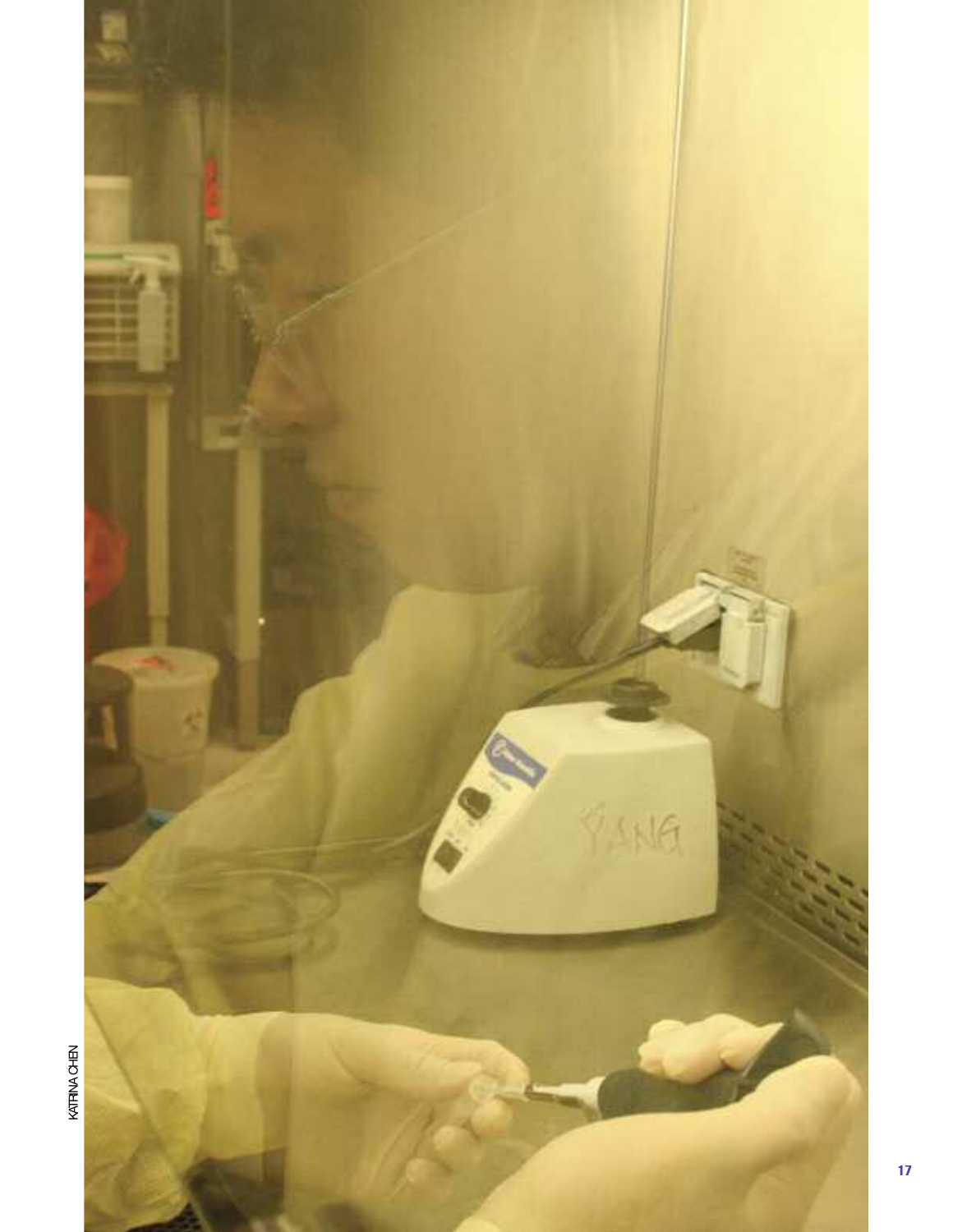*"We have never known exactly how vaccines work—and we have never needed to know. It was enough that we were able to induce the immune* system to produce protective antibodies  $to a$  particular virus." – DR. OTTO YANG

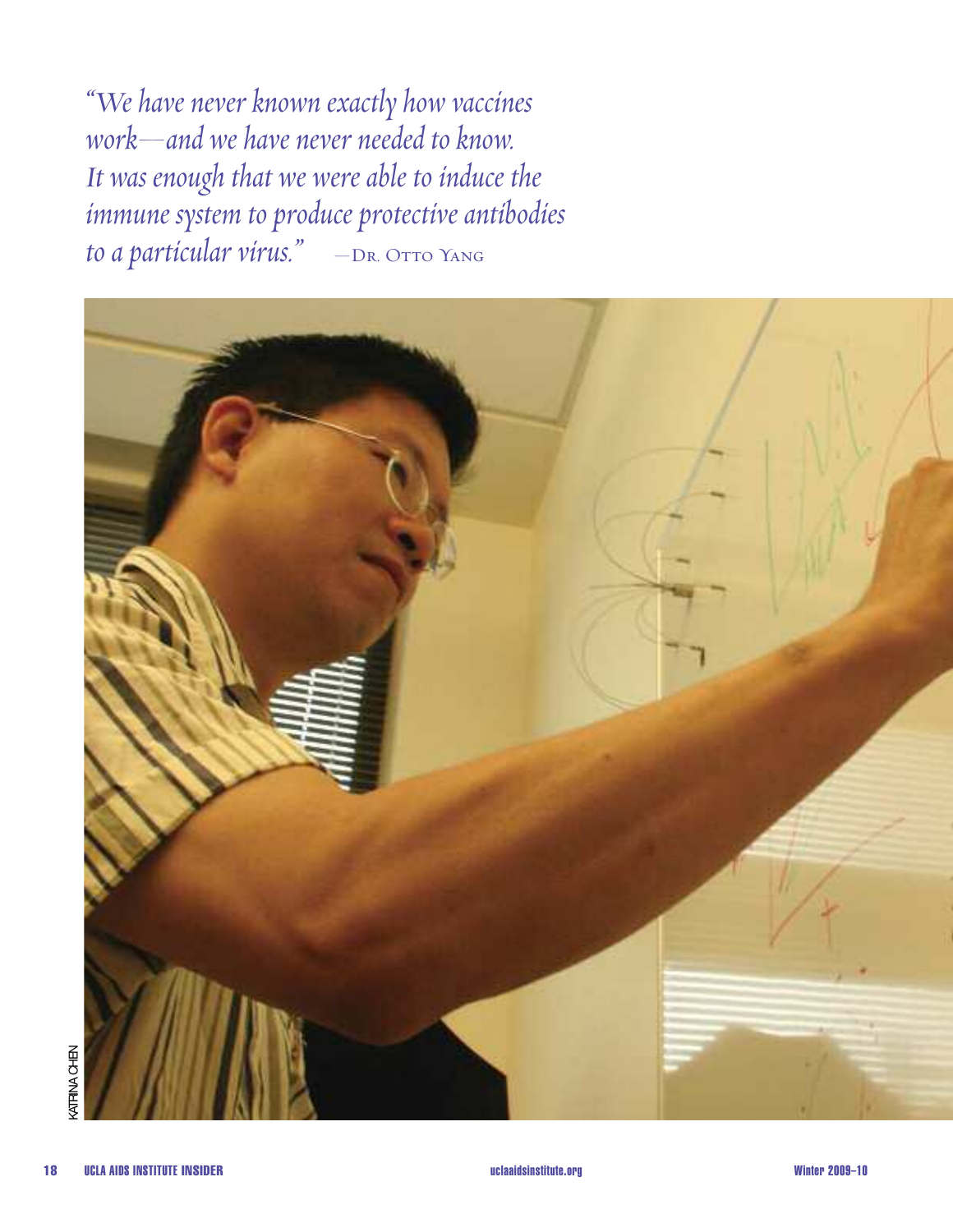

This already complicated picture is further clouded by what scientists call the "incompetence" of HIV. It takes only a single mutation for  $\rm HIV$  to evade the drugs used to treat it—and any vaccine used to prevent it. And because HIV, the largest and most complex of all known viruses. makes countless errors every time it replicates and it undergoes replication a *billion* times every dav the statistical likelihood is that the virus will generate every known mutation every single day. Therefore, no vaccine based on a set sequence of surface proteins can ever hope to identify, and kill, this shape-shifting virus.

Over the vears Dr. Yang has developed a healthy skepticism about the likelihood that any traditionally formulated vaccine will be effective against HIV. His  $p$  essimism extends to the findings of a vaccine trial .<br>recently concluded in Thailand. The media—following the lead of the trial's chief investigators—hailed that trial as a modest success, one that seemed to confer protection against HIV infection on roughly 31.2% of those vaccinated. Although this is hardly the level of efficacy that researchers were hoping for, it does represent the first positive result from any AIDS vaccine trial—too modest to make the vaccine a serious candidate for widespread use, but not too modest to encourage some researchers in the field. After all. saving 31% of a given population is better than saving none at all, and in some parts of sub-Saharan Africa, that may be the alternative. The problem is that the data from Thailand can be read many ways, and if you exclude from consideration any study subiects who did not rigorously adhere to their vaccination regimen. the findings cease to be statistically significant.

It is, in the end, a mark of how desperate AIDS researchers are to find an epidemic-ending vaccine that they would even consider launching a trial, at a cost of more than \$125 million, that combined two older vaccines, both of which had been abysmal failures when given separately. No one could say why these two  $\frac{1}{2}$  vaccines. when used together, would achieve an efficacy that neither could on its own, but this did not stop the U.S. Army from recruiting 16,000 at-risk Thais to participate in the trial. It is fair to wonder, at this point. .<br>how many times it will be possible to enroll more than 10.000 Thais, or 10.000 Ugandans, in a vaccine trial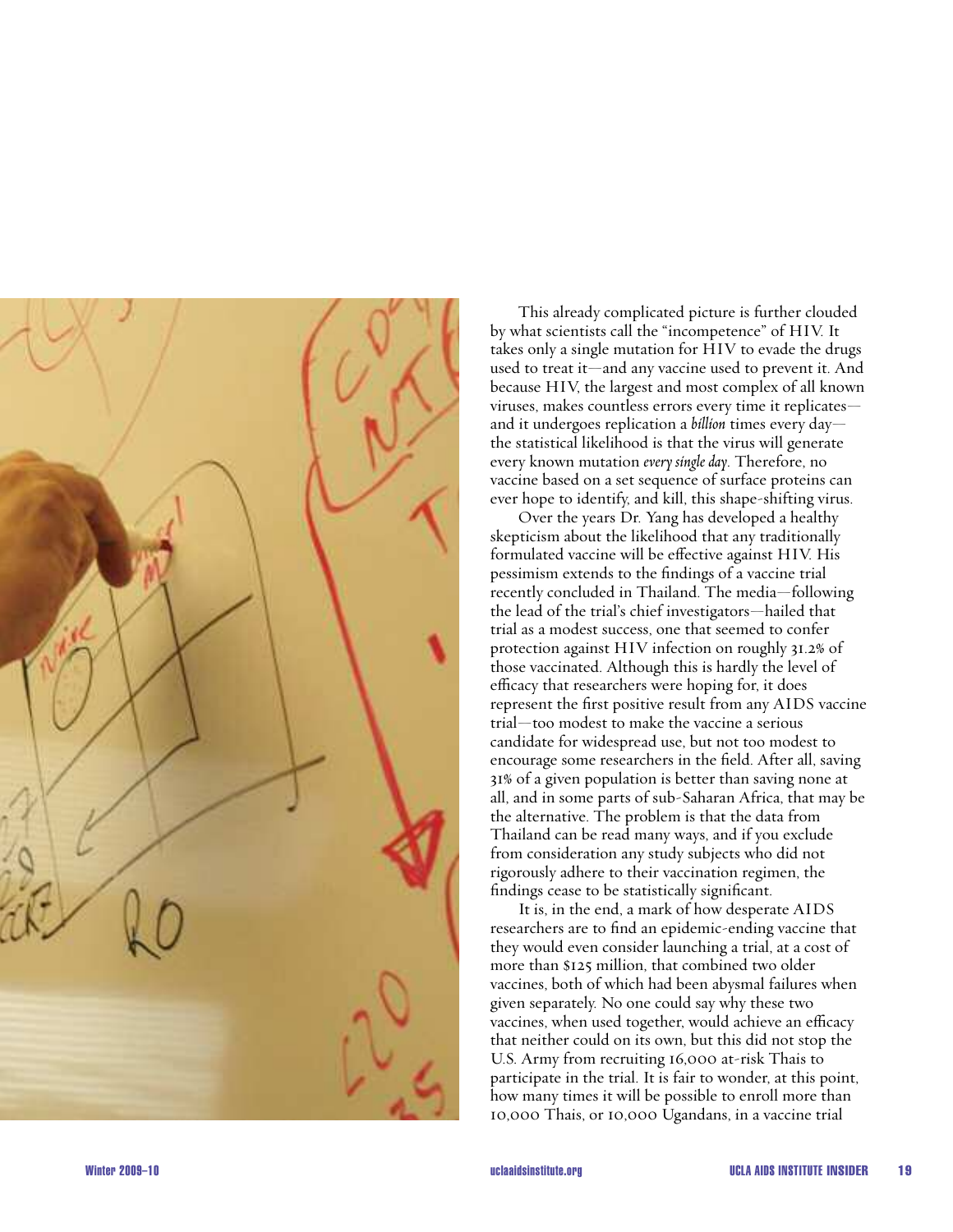that yields statistically equivocal results or proves to be an outright failure.

If traditional approaches to fostering immunity to HIV infection do not work, what will? One approach is to rethink the whole role of vaccines. The smallpox, measles, and polio vaccines are all what are known as sterilizing vaccines: they protect 100% of those vaccinated from ever contracting the disease. But what if we think of vaccine not as a means of preventing disease but as a means of treating it? That is precisely the tack that Dr. Kathie Grovit Ferbas, an Associate Professor of Medicine in the Division of Hematology and Oncology at the David Geffen School of Medicine and the Greater Los Angeles VA Healthcare System, has taken. Dr. Ferbas, who has been conducting AIDS vaccine research at the UCLA AIDS Institute since 1996, first became interested in AIDS research as a summer intern working in the infectious disease department at Memorial Sloan-Kettering in New York in the early 1980s, during the first, devastating wave of the AIDS epidemic. "I had lots of time on my hands," she recalls, "because I was a volunteer, so I would visit with the patients. Many had been ostracized by their families out of homophobia and fear, and I said to myself, 'People shouldn't die like this.'"

shouldn't die like this."<br>
Then she arrived at the UCLA AIDS<br>
Institute, Dr. Ferbas knew that she<br>
wanted to pursue vaccine research. S<br>
set out to look at the envelope, the Institute, Dr. Ferbas knew that she wanted to pursue vaccine research. She set out to look at the envelope, the outside shell of the AIDS virus that is the first point of contact when the virus is infecting a cell. What she discovered was that if she heated the envelope, parts of it appeared to open up, and these parts were especially good targets for antibody responses.

When she presented this early data in a meeting at the AIDS Institute, Dr. Judith Currier, the co-director of the Clinical AIDS Research and Education Center at UCLA, approached her with a novel idea. Dr. Currier speculated that it might be possible to take the HIV virus from a person who is already infected, heat it, and infuse it back into them in the form of a therapeutic vaccine. The first step would be to inactivate HIV by removing some of its genetic material, so that it was no longer capable of causing infection, and then heat-treating it. These processes turned HIV into a pseudovirion, which the two women gave a female name: "Pseu."

Their plan was to take an HIV-positive patient on

antiretroviral therapy and vaccinate them with Pseu. The patient would then be taken off antiretroviral therapy, and vaccination would be repeated until the virus was cleared from the patient's body. The goal of such therapy is not to eradicate the patient's HIV infection but, ideally, to take patients off of antiretroviral therapy for long periods of time—thereby sparing them the toxic side effects of prolonged multidrug treatment. Patient would return at regular intervals for monitoring and, as necessary, for follow-up vaccinations.

Dr. Yang's observations about the extreme mutability of HIV have led him in another direction. He think it has been a mistake to focus on the bestknown proteins on the surface of HIV—*gag*, *pol*, and *nef*—because these proteins are also among the most genetically volatile. Instead, he proposes to concentrate on the *least mutable* regions of the virus; those regions, which scientists call "highly conserved," are least prone to mutation and therefore best suited as targets for an HIV vaccine. They are, in a sense, HIV's Achilles' heel. Interestingly, this approach improves on the body's own response to HIV: the immune system begins by attacking all parts of the virus envelope, and by the time it learns to attack only the highly conserved regions of the virus, the system is so weakened that it can no longer mount an effective attack against the virus.

What the immune system needs is a leg up in this war of attrition—and CD8 cells that are already programmed to kill HIV would provide that crucial advantage. Dr. Yang has already created an extensive library of HIV-specific killer CD8 cells lines—cells that can do what the Merck vaccine was supposed to teach such cells to do: identify, isolate, and kill HIV. Dr. Yang's cell lines are derived from CD8 cells taken from people with advanced HIV infection. These individuals have developed CD8 cells that destroy HIV, but that process has taken such a toll on their immune systems that they do not possess enough of these cells to eradicate the virus in their bodies.

virus in their bodies.<br>
team of researchers at the UCLA AIDS<br>
Institute, led by the Institute's longtime<br>
director, Irvin S.Y. Chen, propose to exp<br>
a recent scientific breakthrough that will Institute, led by the Institute's longtime director, Irvin S.Y. Chen, propose to exploit a recent scientific breakthrough that will, they hope, lead to a novel way of using Dr. Yang's library of HIV-specific cell lines to confer lasting immunity against HIV infection.

This all-new approach to protective immunization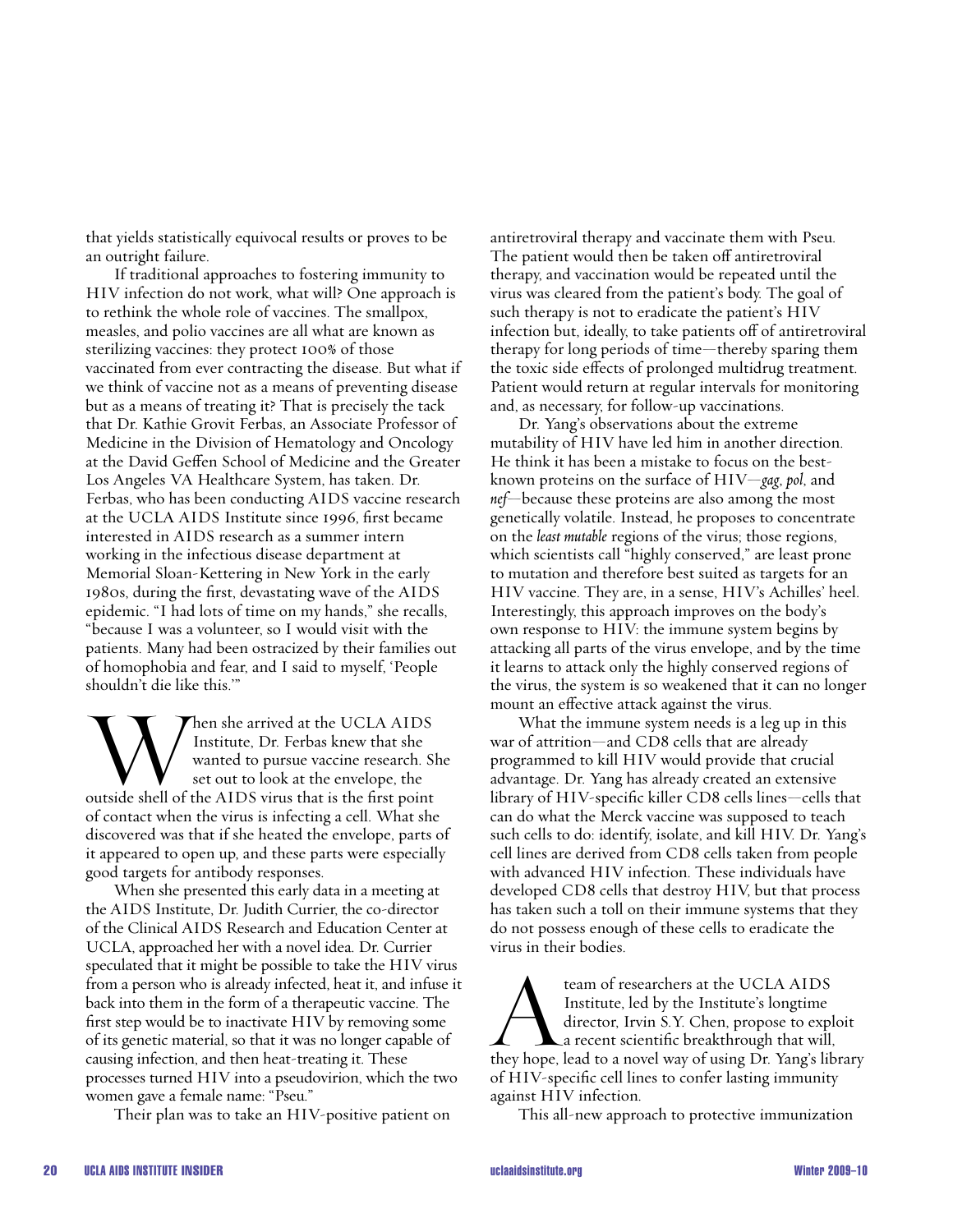

**When what you do is HIV vaccine research, it helps to have a more immediately satisfying hobby—and Dr. Yang does: he collects vintage fountain pens such as this one, which he uses to sign his official**

is based on work done over the past year by four research teams, one of them right here at UCLA. The basis of this pioneering work is the discovery that mature, fully differentiated cells—in this case fibroblasts, or skin cells—can be induced to revert to their immature, undifferentiated embryonic progenitors. These are what are commonly called pluripotent stem cells, meaning that they have the capacity to mature into any kind of cell—a process that is guided by the genetic instructions they receive. What these four research teams have succeeded in doing is, in effect, reversing the sequence of genetic signaling, thereby inducing mature cells to shed their defining characteristics and reassume their original form. This process is known as the creation of *induced* pluripotent stem cells, or iPS cells.

It is hard to overestimate the implications, and potential clinical applications, of iPS technology. For one thing, it overcomes the ethical objections that some have raised to using embryonic stem cells for gene-based therapies. For another, it eliminates the risk of graftversus-host reactions to genetic therapies like bonemarrow transplants, which often depend on donors who are not perfect genetic matches to the recipients.

Dr. Chen and his colleagues at the UCLA AIDS Institute plan to use this brand-new iPS technology to create killer CD8 cells that contain HIV-specific antigens. In the human body, CD8 cells are the first line of defense against HIV infection—and, as the natural history of HIV infection makes painfully clear, they are not up to the task. By the time CD8 cells have learned how to attack HIV, there are too few of them left to protect the body against the so-called opportunistic infections that overwhelm

individuals with HIV-ravaged immune systems.

The idea behind the work that Dr. Chen and his collaborators are undertaking is to isolate these killer CD8 cells and generate highly effective anti-HIV CD8 cell lines using iPS technology. These cloned lines of killer CD8 cells could be used in people infected with HIV as immunotherapy—to reconstitute these patients' battered immune systems by replacing the depleted CD8 reservoir with cells that can kill HIV when they encounter it. These same cloned lines could be used to confer genetic immunity on uninfected individuals by augmenting their immune systems with cells that can kill HIV.

Dr. Chen and his team anticipate that it will take six months to a year to establish conditions for effective, efficient reprogramming of primary human CD8 cells to pluripotent stems cells through iPS technology. It will take roughly the same length of time to fully characterize the capacity of these iPS cells for pluripotency and for their ability to achieve differentiation into specific stem cell lines. The third and final step of this five-year program will be to clone killer CD8 cell lines and demonstrate that these lines are indeed comparable to Dr. Yang's original cell lines in their ability to target and destroy HIV. At present iPS technology has advanced only to the stage where cells called fibroblasts—which are composed to cells found in flesh wounds and scar tissue—can be induced to revert back to stem cells. The great challenge before us is to use the same technological breakthrough to reprogram human T cells, with the objective of creating lines of CD8 cells that, far from being uniquely vulnerable to HIV, kill the virus whenever they encounter it. **AIDS**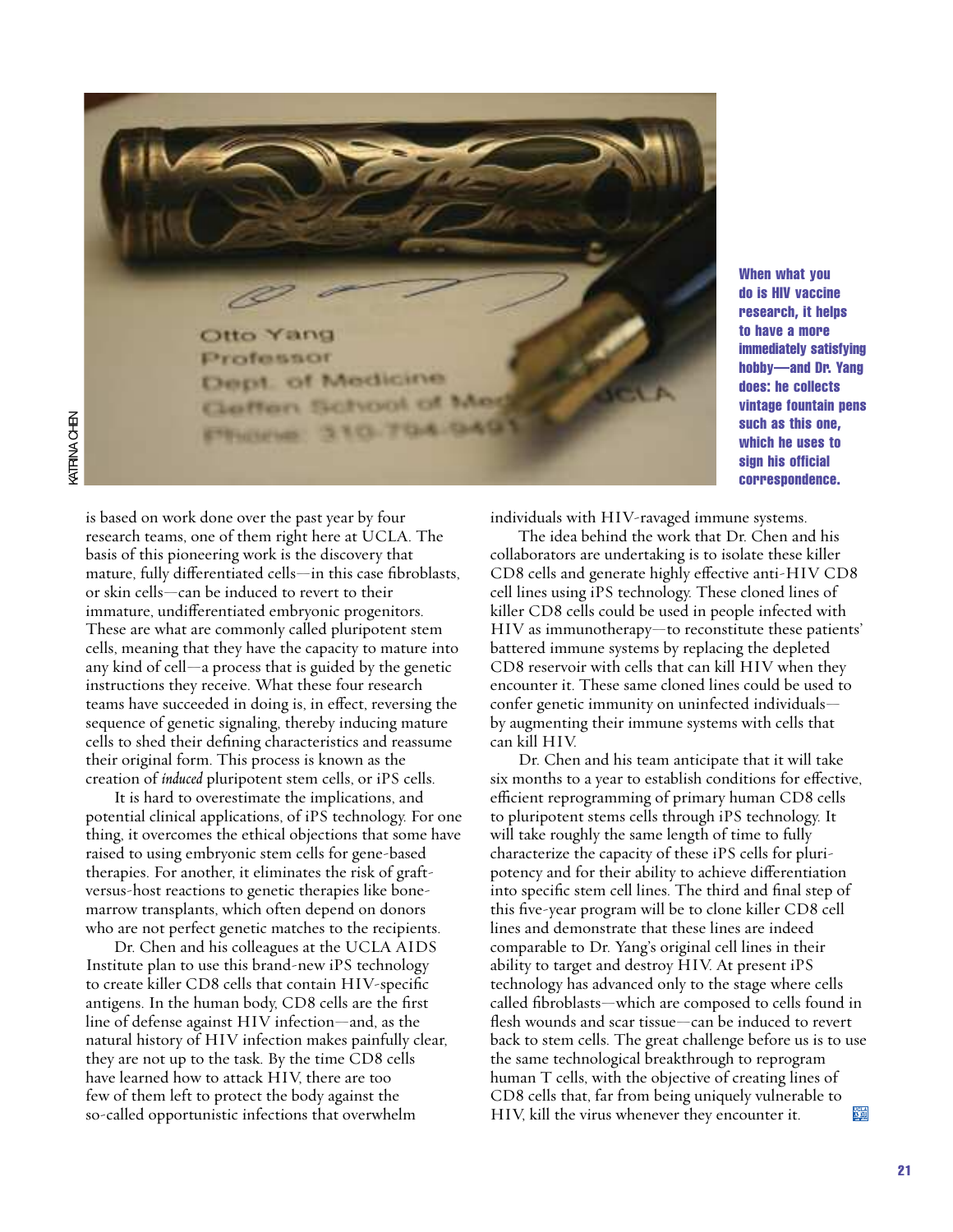## White Knight, Dark Horse

an Pallotta is the most successful AIDS<br>fundraiser of all time. He is also, almost<br>certainly, the most controversial. Indeed,<br>as Pallotta's serial successes in the late 19 fundraiser of all time. He is also, almost certainly, the most controversial. Indeed, even as Pallotta's serial successes in the late 1990s and early 2000s were transforming the landscape of fundraising in general and AIDS research in particular, a vocal minority was railing against his entrepreneurial, unorthodox approach to promoting and producing charitable events. Worse, calumnies that had no basis in fact sprung up, fed as much by the sour-grapes attitude of less successful rivals than by anything else. It was said that Pallotta was pocketing the bulk of the funds he raised, enriching himself at the expense of the AIDS patients who were the putative beneficiaries of his charitable enterprise. In truth, his firm's fees for creating and producing these events, and for taking on the liability of administering all of the expenses involved in them—a liability which, on several occasions, involved Pallotta's putting up his home up as collateral—represented just 4.01% of the total dollars raised, an amount roughly comparable to the fee that a credit card company would charge for merely processing a donation to such an event.

It was said that Pallotta TeamWorks, the remarkably effective engine of his enterprise, refused to open its books to outside inspection, to conceal the extent to which Pallotta was profiting from his supposedly "charitable" enterprises. In reality, the firm was a model of transparency, publishing all expenses and even the company's fees on an event-by-event basis, both in hard copy and on the Web, for all to see—a disclosure standard that is a model for non-for-profits everywhere. (You can find all of these numbers at www.pallottateamworks.com). Pallotta's own salary never came close to approaching the *The rise, fall, and rise of* Dan Pallotta*, fundraiser extraordinaire*



multi-million dollar amounts his critics accused him of siphoning off these events. His salary peaked at around \$425,000 in 2001—which was roughly \$27,000 for each of the sixteen multi-million dollar events he created and produced that year alone. It was even said that Pallotta stayed in hotel penthouse suites, while his volunteers slept in tents. In fact, Pallotta himself rode the entire distance in many of the rides, including the AIDS Vaccine Ride across Montana, which he did with his father, and the Breast Cancer Three-Day Walk in Boston, which he did with his mother and two sisters. He slept in a tent like everyone else, and he ate with the participants. What many people do not realize is that the whole enterprise got its start when Pallotta himself bicycled 4,256 miles across the United States with 38 of his college classmates, to raise money for world hunger in an event that was his brainchild. Out of 69 nights the group spent on the road, they stayed in a hotel only once.

Over time the misinformation and rumormongering took their toll, and in 2002 TeamWorks, which had raised a staggering *half billion* dollars for a range of charities over a mere nine years, was put out of business. Dan Pallotta had become a prophet without honor in his own country. Ironically, that final year was the company's most successful ever: it netted \$82 million for charity *after all expenses*, an amount equivalent to more than half the annual giving of the Rockefeller Foundation. To set the record straight, Pallotta has written a book (see excerpt, pages 24–25). Given what was done to him and to his organization, *Uncharitable: How Restraints on Nonprofits Undermine Their Potential* could easily have been a very angry book. What righteous wrath there is in Pallotta's book, however, is all contained in a single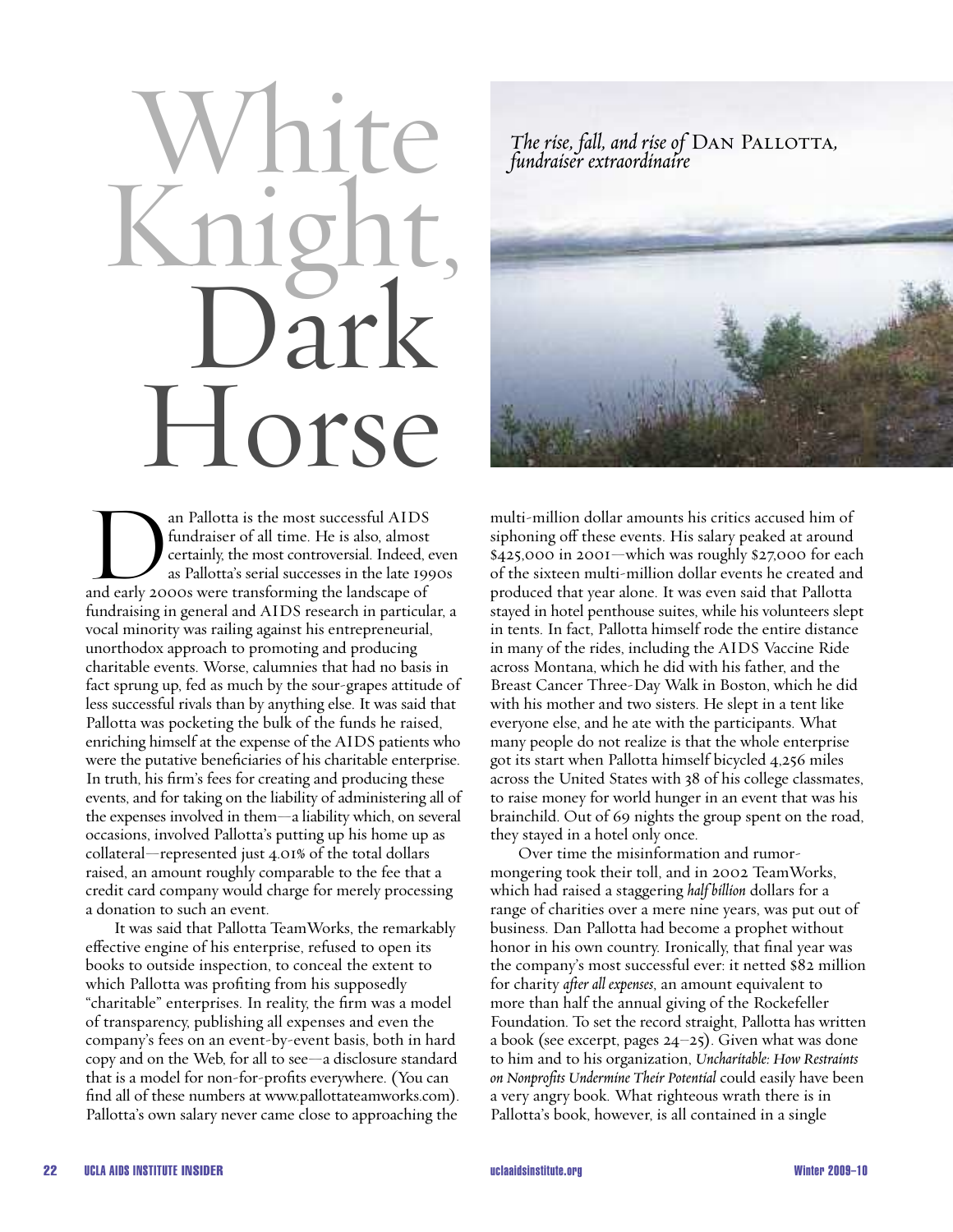chapter—and it is in the appendix at that. In that section he details the origins of the whispering campaign that ultimately brought Pallotta TeamWorks down, and without attributing sinister motives to his adversaries, he suggests why they may have been initially alarmed,



and ultimately confused, by his radical approach to fundraising. The bulk of *Uncharitable* is given over to a riveting analysis of the dysfunctional way our culture has been taught to think about social change, and any fairminded reader will conclude that while Pallotta's thinking is indeed radical, it also makes eminent sense.

Reviewers across the country seem to agree. In the year since Pallotta's book appeared, it has been hailed as long overdue, clearheaded thinking on a formerly sacrosanct subject. The *Stanford Social Innovation Review* said that the book "deserves to become the nonprofit sector's new manifesto." Former U.S. Senator Gary Hart wrote that, "*Uncharitable* should make us all take two steps back and imagine a new philosophy and theory of charity itself. This is nothing less than a revolutionary work." *The New York Times* called it "powerful," and the head of Oxfam said, "If this is heresy, we need more of it." Indeed, Pallotta's

**The Alaska AIDS Vaccine Ride (top) that Pallotta TeamWorks conceived and produced netted \$1.3 million for researchers at the UCLA AIDS Institute. As Irvin Chen, the director of the Institute, says, it is almost impossible to tally the number of promising ideas—and young careers—that have languished as a result of the demise of the TeamWorks rides. Many of the participants rode in memory of someone they lost to AIDS.**

book has been endorsed by former Harvard President Derek Bok and the heads of Save the Children, the Southern Poverty Law Center, the Cato Institute, the Hewlett Foundation, Share Our Strength, and *Time* magazine's man of the Year, Dr. David Ho, among others.

allotta says that his experience raising hundreds of millions of dollars gave him a unique perspective on the way the donating public thinks about charity. He saw that the nonprofit ethic, which he describes as a religion, forces charities to obsess over keeping overhead low, even if it means they don't have the organizational strength to solve community and social problems as a result. "If what we tell charities is that, more than anything else, what we want is low overhead, then that's what we will get," he declares. "Or at least we will get the appearance of it. And if we say nothing about the fact that we want to solve problems, then solving problems will become a secondary concern. Is it any wonder, then, that our problems aren't getting solved?"

Pallotta also points out that, because of the fixation on overhead, many charities game the system, broadening their accounting definition of "the cause" so that they can tell donors that even higher percentages of their dollar go to the cause. "This makes the overhead measure utterly unjust and completely useless," he notes. "A charity that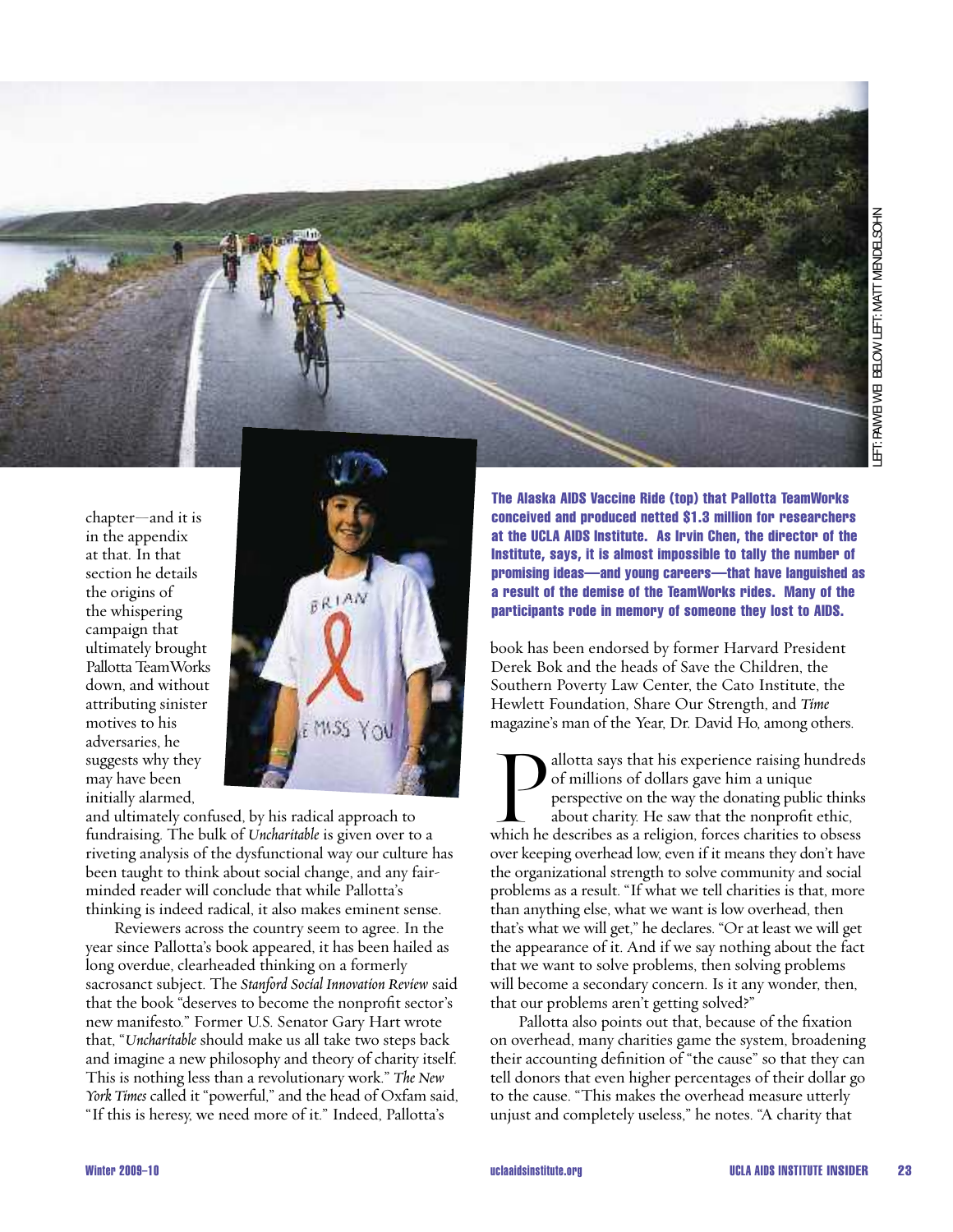

does middling work but does really aggressive 'cause accounting' can end up looking better on paper than a charity that does great work but uses a more conservative accounting approach. Donors are unaware of this."

Pallotta surveyed this scene and realized that the notion of asking highly talented professionals to work for a pittance, just so a given charity could say they're returning 85% on every dollar donated to it, was in keeping with the widelyheld notion of how a charity should operate, but this logic, while internally consistent, was "externally nonsensical." Why would Harvard's newly-minted MBAs go to work for, say, the Gay Men's Health Crisis, when they could make four or five times as much money in the private sector? "It gives our best and brightest stark and mutually exclusive choices between doing well and doing good, and it sends them marching into for-profit careers because they can't afford the economic sacrifice the nonprofit ethic demands. How is that helping the poor, or people with AIDS?"

What charities need, Pallotta concludes, is the freedom to use the tools of capitalism as liberally as the for-profit sector does. "We shoot ourselves in the foot. We let the for-profit sector feast on the tools of capitalism compensation, capital, risk, advertising, you name it—and we deny these tools to charity." Charity is being suffocated with the reverence paid to the idea of charity, and this attitude puts the nonprofit sector at an extreme disadvantage. "The very ethic we think is helping people is in fact undermining them. Charities must be given the freedom to use the tools of the market, or they will never achieve the scale needed to solve the massive social problems that confront us," he says.

nd that is precisely what he did at Pallotta TeamWorks, which used gorgeous graphics and handsomely produced videotapes to promote its events, and provided logistical support for those events that was unprecedented in the history of fundraising: the riders who participated in Pallotta TeamWorks' events to raise money for AIDS vaccine research, for example, ended each day's ride at a neatly laid out tent city, ate professionally prepared food, and listened to entertainment—and exhortations—produced especially for them.

No one had ever attempted events on this scale before. Pallotta literally created the multi-day event concept and experience. Prior to the advent of Pallotta TeamWorks,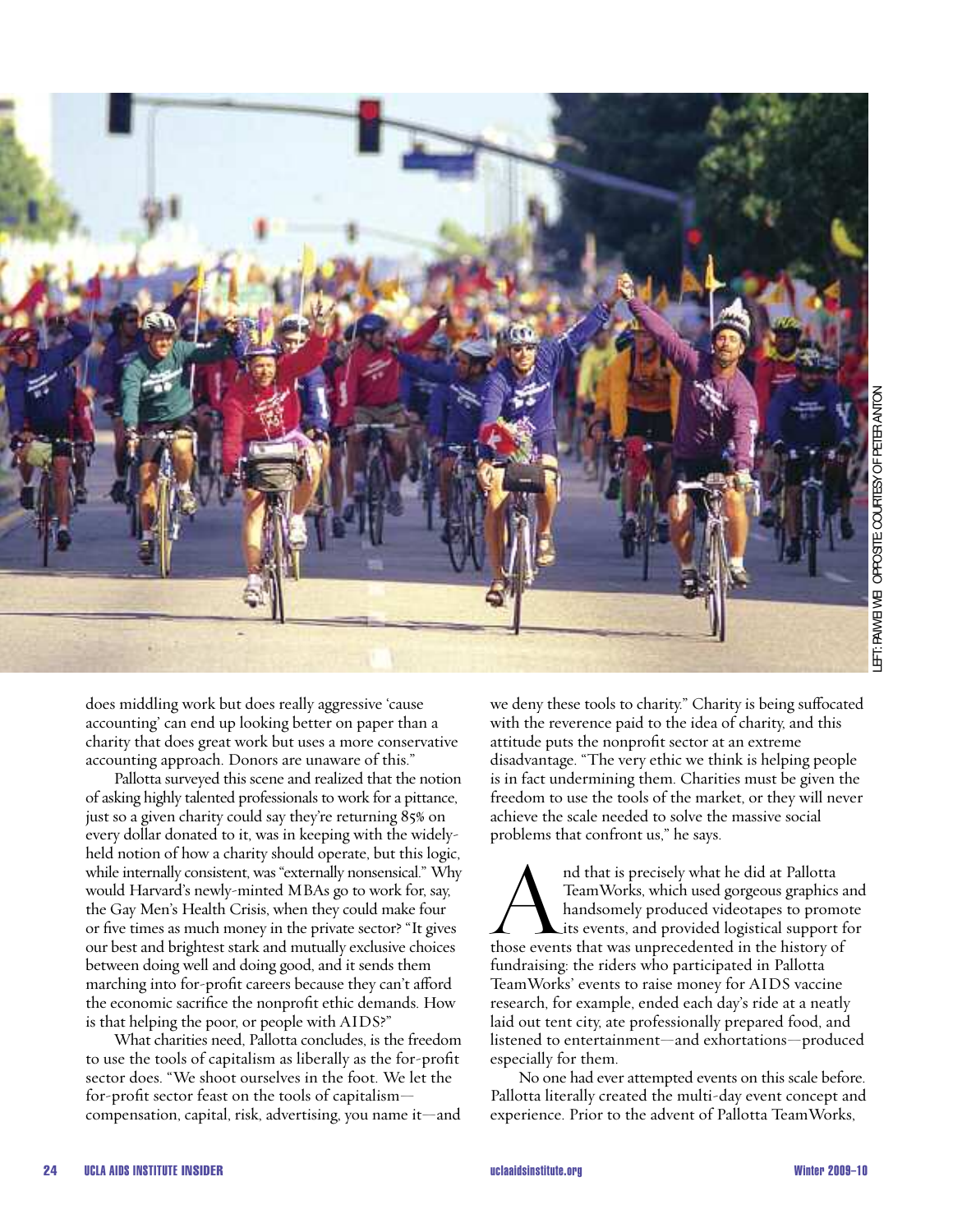

**Dr. Peter Anton, who heads rectal microbicide research at the UCLA AIDS Institute, rode in the very first TeamWorks event, a ride from San Francisco to Los Angeles (left), and he joined Pallotta for the African AIDS Trek as well (above).**

such events simply did not exist. Within nine years TeamWorks was raising \$169 million annually, and today the multi-day event industry to which Pallotta gave birth raises some \$225 million a year for charity in the U.S. and Canada alone.

Pallotta's genius lay in rethinking charitable events in commercial terms—by using the tools of free-market capitalism to change the scale, and the scope, of fundraising events. What if the place where the ride was held were itself a destination? This thinking led to AIDS rides in Africa and in Alaska. And what if spending as much as \$500,000 promoting an event meant it netted \$12.5 million for medical research, as was the case with his Chicago Breast Cancer Three-Day Walk in 2002? That is fundraising on the scale that is needed to fund productive research against deadly diseases.

There was another difference, as it turned out. Because these rides were so epic, so exciting, so amped-up—because they asked participants to do the most they could do instead of the least, participants came home saying the same thing: "It was a life-transforming experience." Dr. Peter Anton, the head of the AIDS Institute's rectal microbicide program, uses precisely those words to

describe the very first TeamWorks AIDS ride, from San Francisco to Los Angeles in 1994. So enthused was Anton by this experience that he also took part in the cross-Montana AIDS vaccine ride in 2001 and the Africa AIDS Trek in 2002. These were, in Anton's words, "the most exhilarating life- and hope-affirming human bonding experiences I've ever known" (see picture at left).

ot surprisingly, many groups sought to emulate Pallotta's success, including several that had, until then, been TeamWorks clients. One such group was the Avon Products Foundation. In 2002 Pallotta's team raised \$142 million for the foundation through a series of three-day walks. The following year the foundation undertook to produce these events on its own, in the interest of lowering overhead, and fundraising plunged by over \$100 million, to just \$28.5 million. And, ironically, overhead actually went up, not down.

The AIDS Institute was not a disinterested spectator during this period. A major beneficiary of the TeamWorks vaccine rides, the Institute stood helplessly by in 2002 while the hen that laid gold eggs for the members of its faculty was slowly smothered. Pallotta TeamWorks, which presented a check for \$1.3 million to the AIDS Institute in 2001, was out of business by the following year, and the Institute had nowhere to turn to make up the shortfall.

"We cannot help but wonder," says Dr. Irvin S.Y. Chen, the director of the Institute, "what might have been." Where, for example, might we now be in the long struggle to develop a safe, cheap, effective vaccine against HIV if Pallotta TeamWorks had not been put out of business by an informal coalition of well-intentioned AIDS activists, who thought they were serving the community by assailing Dan Pallotta's unorthodox—but hugely successful—approach to fundraising. "The money that Pallotta TeamWorks raised for vaccine research at UCLA and elsewhere —an astonishing \$8.7 million *net* in a mere three years—helped to jump-start our work on a number of promising ideas," Dr. Chen declares—"many of which we were subsequently obliged to put on hold for lack of continued funding. At the moment, our best guess is that it will take another 15 to 20 years to develop an effective vaccine against HIV. With Dan's continued help, we might have been able to cut that development time in half."

But it isn't just vaccine development that has suffered since the demise of Pallotta TeamWorks. As Dr. Chen notes, "It is almost impossible to tally the number of promising ideas—and young careers—that have languished as a result. And it is hard to avoid asking ourselves, 'What might have been?' " **AIDS**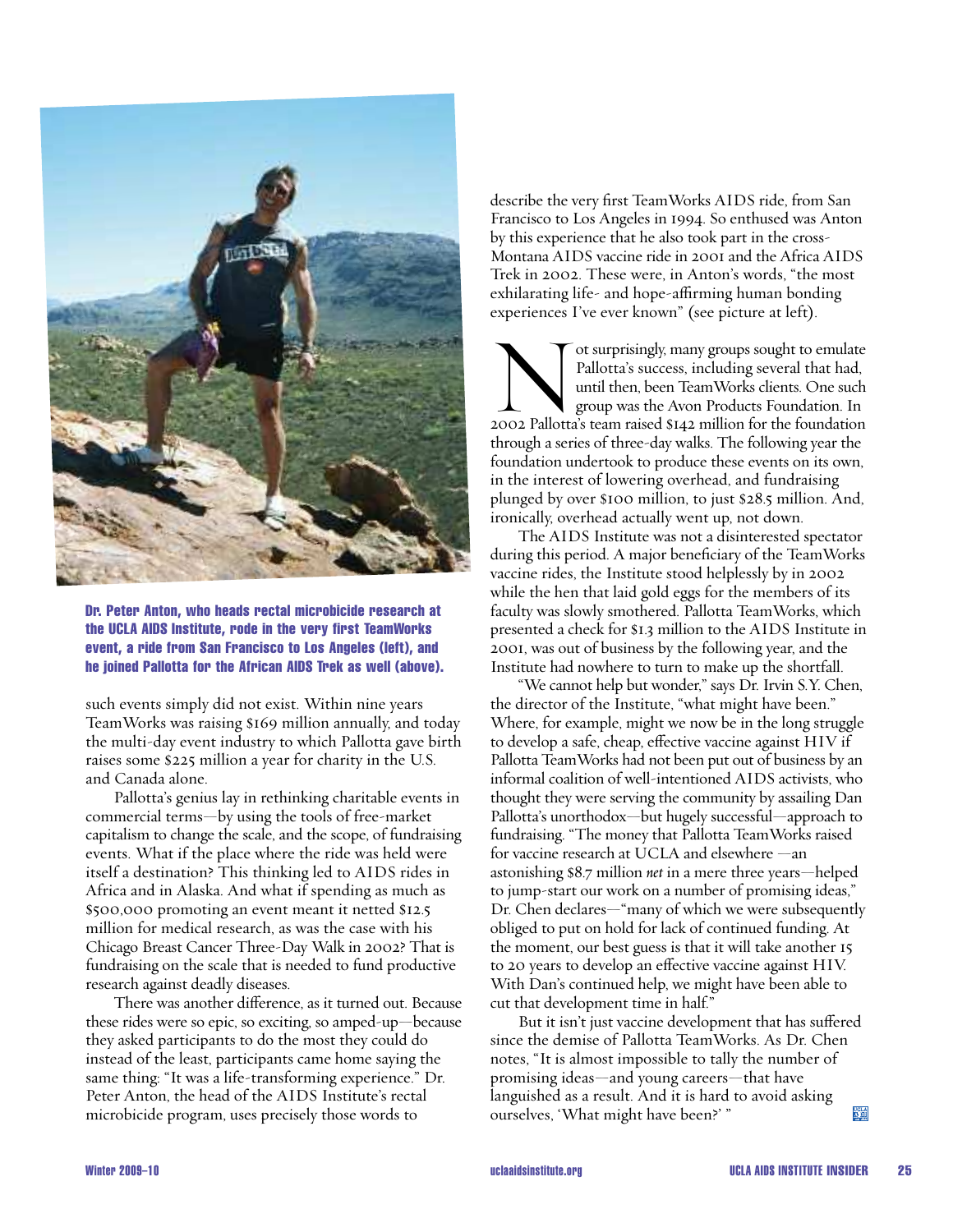*An excerpt from* Uncharitable: How Restraints on Nonprofits Undermine Their Potential

*"What ifasystem that frowns on selfinterest turnsout tobean inferior way of serving the interestsofothers? What if a system that allows people tosatisfytheirown self-interestas well as the interestsofothers turnsout to be a much more effective way of helping those in need?"*

From: Uncharitable: How Restraints on Nonprofits Undermine Their Potential (Tufts University Press, 2008).

The fact that charity exists at all is <sup>a</sup> testament to the tenderness of the human soul. We feel for others. When someone else is suffering, we suffer ourselves, and we have a powerful and emotional need to help. The very fact that charity is an emotional subject is further testament to our love for one another. On the question of whether or not mankind is basically good, this reality speaks for itself.

The system we have to channel this inner charity is itself called "charity," and just as we all have a desire to make a difference, we have all been taught by this system how best to do it. But as we look around at the continuing persistence of poverty and need, of disease and suffering, in a world of unimaginable affluence and productivity, we have to ask ourselves, does the system work? Is it the best system we could have? What other systems are available? It is to these questions that this book is addressed. The possibility that there is another system that could take our love for one another and leverage it into a kind of social progress on a scale we never even considered must be examined.

Like most people, I never asked questions about our system of charity. Why would I? Who was I to question a system that had been around for centuries? It never dawned on me to ask questions about it. Then I spent two decades working inside the system. During that time an observation was gathering momentum—this system doesn't work. Another observation was gathering momentum about a system that does…

Whenever I told people I was writing a book about freeing charity to use the tools of capitalism they would nod their heads, believing they were in total agreement, and proceed to say that we absolutely need to put more restraints on charity. This response was consistent. This made me realize something else—that the only way most of us can even conceive of improving charity is by constraining it further. I could see that this belief was so ingrained that it had compromised my friends' hearing literally. Our nonprofit ethos is a kind of religion on which we have all been raised, and it doesn't easily suffer the bigger picture. In fact, like most religion, it obscures the big picture. Suffice it to say, this book is not about adding constraints. It is about removing them, in the interest of the bigger picture.

For example, after explaining to a friend that we need to let charities hire the most talented people in the world, he wholeheartedly agreed, and then said something that didn't logically follow: "It makes me angry to see people making high salaries in charity." "Even if they're worth it?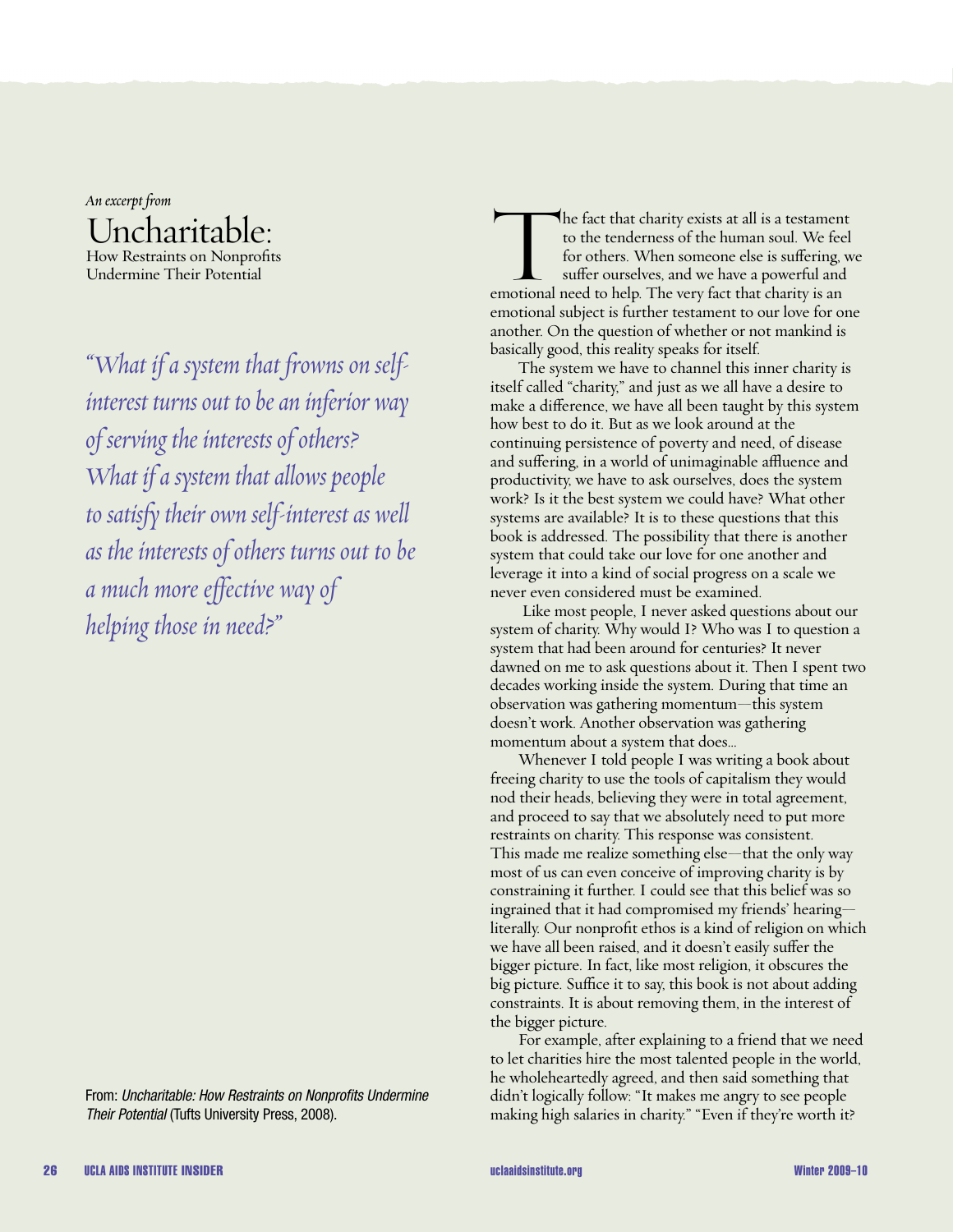Why?" I asked. "Because it's supposed to be nonprofit," he replied. Right there he gave expression to the entire problem. His logic was internally consistent but externally nonsensical. Still, I understood where he was coming from. Twenty years ago I felt the same way. In fact, I remember thinking it was unconscionable that a charity event producer I knew about was making a profit "off of," as I thought of it at the time, people's compassion. "Nonprofit" means you don't seek gain for yourself. So, when someone wants a high salary, of course it makes us angry. It is a violation of the fundamental basis of the system.

basis of the system.<br>
In the fundamental basis of the system is<br>
the problem? What if a system that frowns on<br>
self-interest turns out to be an inferior way of<br>
serving the interests of others? What if a system ut what if the fundamental basis of the system is<br>the problem? What if a system that frowns on self-interest turns out to be an inferior way of that allows people to satisfy their own self-interest as well as the interests of others turns out to be a much more effective way of helping those in need? In other words, what if the whole system should not be nonprofit in the first place? Then my friend's logic, and the whole of society's, is rotten at the core, and everything we have come to believe about helping the needy is as well.

From a system that starts with an illogical premise will come a series of illogical rules. Such is the nature of the nonprofit dilemma today. For instance, the great suffering masses of the world would no doubt benefit from the full-time services of the brightest graduates coming out of the nation's top MBA programs. However, society's nonprofit thinking refuses to allow them to earn anywhere near the kinds of salaries they can command in the for-profit sector. Predictably then, they march off into the for-profit sector, steering clear of its nonprofit stepsister. People continue to die as a result. This we call morality.

The same is true of the issue of investment capital. If we allowed the average investor to make as much of a financial return by investing in their favorite charity as they can by investing in Toyota, people would send investment capital to their favorite charity. They would have money to experiment and to grow. Alas, society's nonprofit commandment prohibits it. So all the investment capital goes to the for-profit sector. Our favorite charities are starved for new capital. This we call benevolence.

Same with advertising. No doubt, the Leukemia Society would get more donations if they paid for advertising on the Super Bowl. Our nonprofit mindset

prohibits it, on the grounds that it is wasteful, and that people should give without having to be asked. So Budweiser advertises on the Super Bowl instead and reaps the sales bump that might otherwise have gone to the Leukemia Society. This we call charity. The very system we have cherished as the hallmark of our compassion is in fact what undermines it.

The more I began to write about these irrationalities, the more I was stalked by an obvious question. From where could these errors possibly have come? We are not irrational by nature. In the depths of our hearts, we want to do whatever will most help the needy. How could we possibly have become religious about a belief system that undermines those we most want to help?

I began looking for the answer by studying the earliest formal constructions of charity in America, beginning with the early Puritan settlers to New England. Having grown up there, I was familiar with the Puritan gestalt, and the nonprofit gestalt felt uncannily similar. I am not a historian, but nevertheless, I found what I was looking for. It was as fundamental as things can get. It was the Puritans' religious belief that human beings are evil, that we are obnoxious to God, and that the self is depraved. Logically, this meant that the self had to be negated. Charity became the monument to this belief, a compensation for human depravity. From that core belief grew a complex array of rules and secondary beliefs designed to preserve it. As a result, the merchants, farmers and carpenters of the world got an economic system that indulged self-interest—they got free market capitalism. The needy got a religion—charity—where the merchants, farmers and carpenters could do penance for their self-interest. By and large, that is still what the needy have today.

Most of the efforts to improve the current situation are careful not to offend the underlying religion. Thus, they are necessarily complex, and can only hope to have an impact at the margins, if at all. But this is not a complicated problem to solve. Remove the error, and you remove the problem. What we are left with is this shocking reality: that the way to alleviate suffering on earth is to use the same system which satisfies every other human need, and which heretofore has been prevented from doing so by the religion. That system is free market capitalism. If we surrender our nonprofit dogma, we bring economic freedom to the causes and charities we love, and we make rapid progress toward solving the most vexing problems facing humanity. It is to this radical thesis that this book is addressed. **ADS**